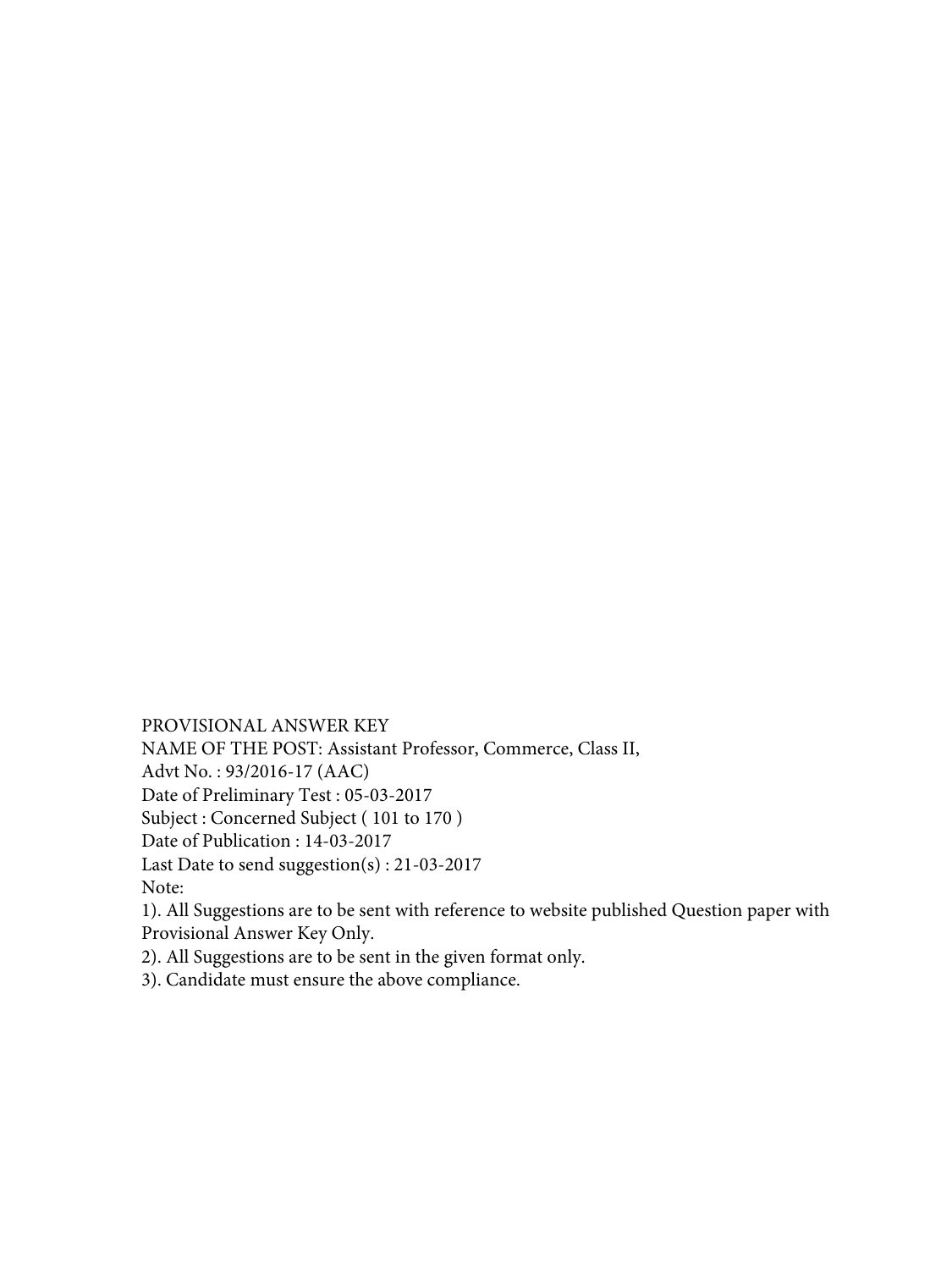- 101. નીચેનામાંથી કયુ પરિબળ ધંધાના આંતરિક પર્યાવરણનું પરિબળ નથી?  $(A)$  માનવસંપત્તિ  $(B)$  સંચાલન માળખ (C) નાણાંકીય સાધનો <u>(D)</u> ગ્રાહકો
- 102. ધંધાના બિન-આર્થિક પર્યાવરણમાં નીચેનામાંથી કોનો સમાવેશ થતો નથી?  $(A)$ વેપાર નીતિ (B) સરકારની વિચારધારા (C) સભ્યતા (D) વસ્તીકદ
- 103. કયા પ્રકારની આર્થિક વ્યવસ્થામાં ઉત્પાદન અને આર્થિક વિકાસને લગતા નિર્ણયોની જવાબદારી રાજ્યની હોય છે? **(B)** મિશ્ર  $(A)$  મૂડીવાદી  $(C)$  લોકશાહી (D) સમાજવાદી
- 104. RBI ના ગવર્નર દ્વારા નાણાંકીય નીતિઓનું માળખું સુધારવા અને મજબુત કરવા કોની અધ્યક્ષતામાં સપ્ટેમ્બર 2013માં નિષ્ણાતોની સમિતિ નિમાયેલ હતી? (A) ઉરજીત આર પટેલ (B) સી રંગરાજન (C) ડિ. સબ્બારાવ (D) રઘુરામ જી રાજન

105. ધંધાકીય ચક્રનાં કયા તબક્કામાં વધતી સરેરાશ માગનાં કારણે અર્થવ્યવસ્થા વિકસે છે. (A) મંદીજન્ય ફગાવો  $(B)$   $\forall$ i $\in$  $(C)$  સમૃધ્ધિ (D) ફગાવો

- 106. દેશનાં સૂક્ષ્મ નાણાં સંસ્થાઓને ભંડોળ પૂરા પાડવા અને પ્રોત્સાહિત કરવા 8 એપ્રિલ 2015 ના રોજ કઈ એજન્સી ભારતમાં શરૂ કરવામાં આવી હતી? (A) MUDRA (Micro Unit Development and Refinance Agency (B) NMFDA (National Micro Finance Development Agency) (C) MSMES (Micro, Small and Medium Enterprises)
	- (D) IRDA (Integruted Rurul Development Agency)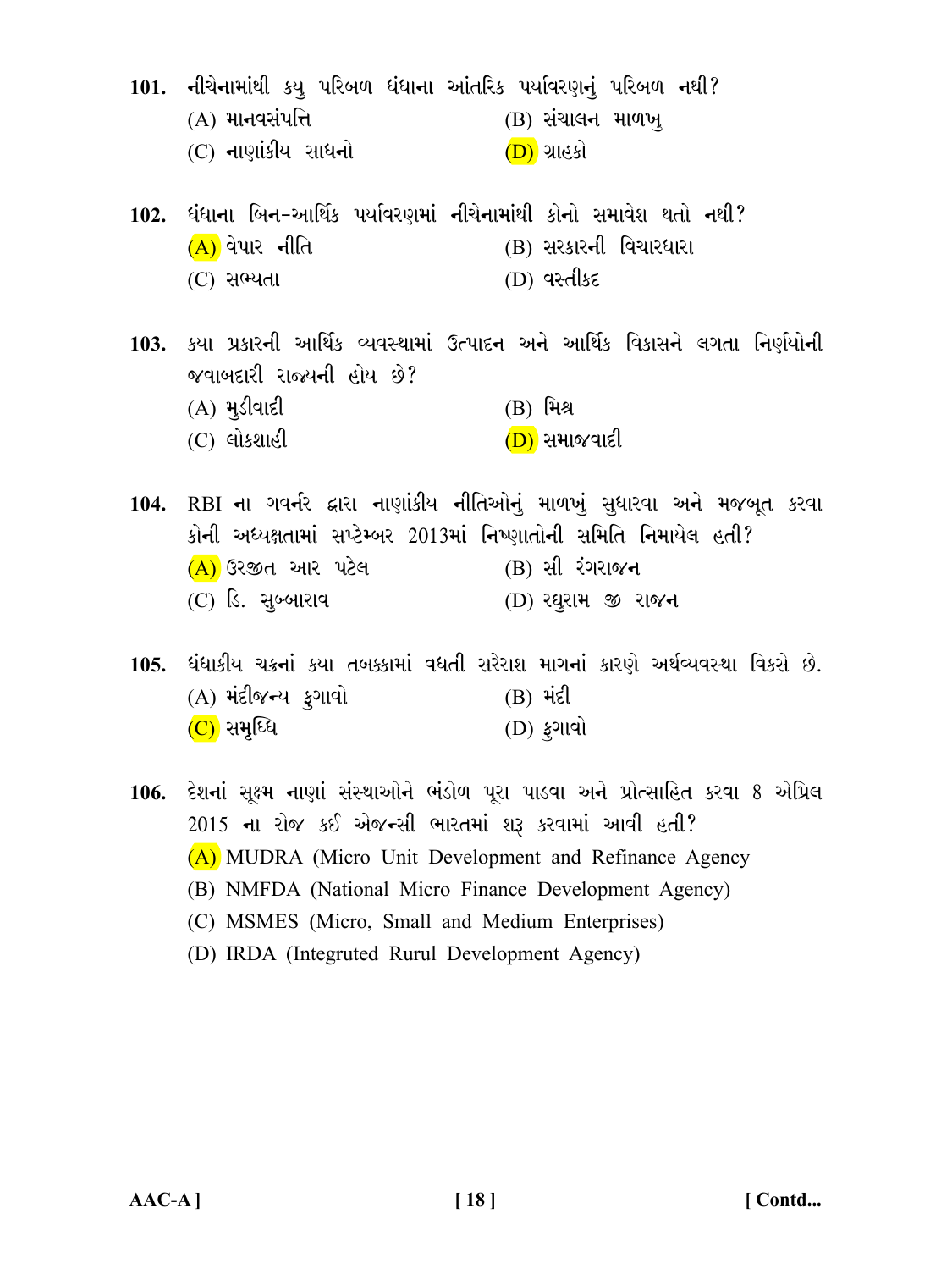- **101.** Which of the following is not a factor of internal environment of business?
	- (A) Human Resources (B) Management structure
	- (C) Financial Resources  $(D)$  Customers
		-
- **102.** Non-economic environment of business does not include which of the following?
	- (A) Trade policy (B) Ideology of the government
	- (C) Culture (D) Population size

**103.** In which system of the economy, the responsibility of taking all decisions relating to production and economic development lies with the state? (A) Capitalist (B) Mixed

(C) Democracy (D) Socialist

**104.** Under whose chairmanship the Governor of RBI appointed an Expert Committee to revise and strengthen the 'Monetary Policy Framework' in September 2013? (A) Urjit R. Patel (B) C. Rangarajan

(C) D. Subbarao (D) Raghuram G. Rajan

**105.** In which phase of business cycle, the economy expands in response to growing aggregate demand?

- (A) Stagflation (B) Recession
- (C) Prosperity (D) Inflation

**106.** Which agency was started in India on 8th April, 2015 to fund and promote microfinance institutions in the country?

- (A) MUDRA (Micro Unit Development and Refinance Agency)
- (B) NMFDA (National Micro Finance Development Agency)
- (C) MSMES (Micro, Small and Medium Enterprises)
- (D) IRDA (Integrated Rural Development Agency)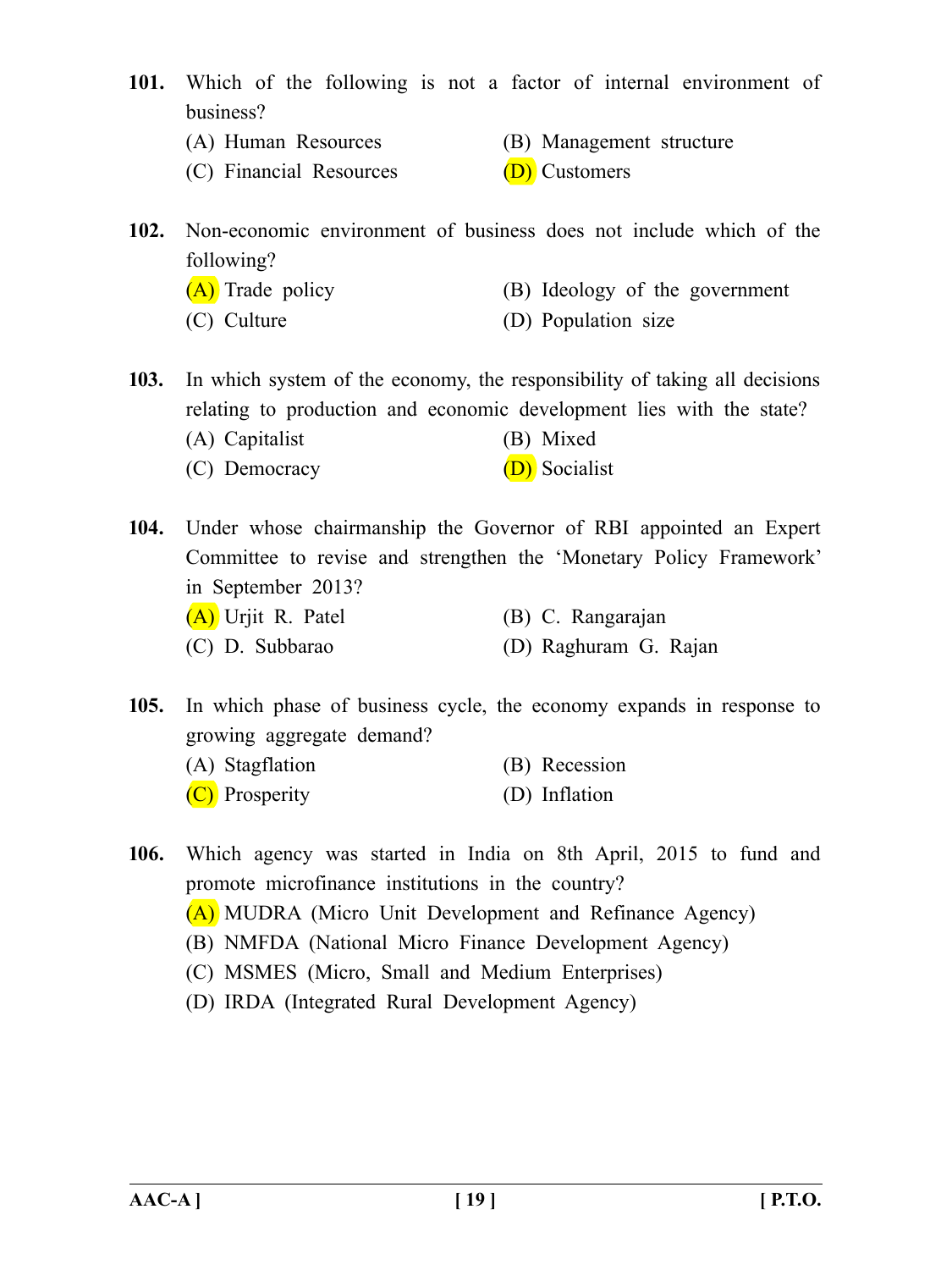107. ભારતમાં જાહેર ક્ષેત્રના સંદર્ભમાં હાલમાં કયા ઉદ્યોગને સંપૂર્ણપણે આરક્ષિત રાખવામાં આવેલ છે? (A) હથિયારો અને શસ્ત્રો  $(B)$  ઍટોમિક એનર્જીના પરિશિષ્ટમાં દર્શાવેલ ખનિજો (Control of Production and use order) 1953  $(C)$  ખનિજ તેલ (D) કોલસો અને લિગ્નાઇટ 108. ભારત સરકારે રાષ્ટીય ઉત્પાદન નીતિની જાહેરાત કયા વર્ષમાં કરી?  $(A)$  2011  $(B)$  2015  $(C)$  2016 (D)  $2013$ 109. MRTP Act, 1969 ના સ્થાને કર્યો ધારો અસ્તિત્વમાં આવ્યો? (A) કંપનીઝ એક્ટ, 2013 (B) કોમ્પીટીશન એક્ટ, 2002 (D) ઇન્કોર્મેશન ટેક્નોલોજી એક્ટ, 2000 (C) કંપનીઝ એક્ટ, 2002 110. ભારતમાં આર્થિક આયોજનની શરૂઆત કયા વર્ષથી થઈ?  $(A) 1947$  $(B)$  1950  $(C)$  1951 (D)  $1956$ 111. કઈ પંચવર્ષીય યોજનામાં નિર્દેશ કરવામાં આવ્યો છે કે ''આર્થિક પ્રવૃત્તિના કોઈપણ પર્યાવરણ લક્ષી પરિણામો આર્થિક વિકાસની પ્રક્રીયા માટે કુદરતી સાધન સંપત્તિનો ઘટાડો અને બગાડને અવગણી શકે નહીં.''  $(A)$  બીજી પંચવર્ષીય યોજના $(B)$  દસમી પંચવર્ષીય યોજના  $(C)$  અગિયારમી પંચવર્ષીય યોજના $(D)$  બારમી પંચવર્ષીય યોજના 112. બારમી પંચવર્ષીય યોજનામાં જીડીપીનો સુધારેલ અપેક્ષિત વૃધ્ધિદર કયો છે?

- $(B)$  8%  $(A) 9%$
- (D)  $7%$  $(C) 10%$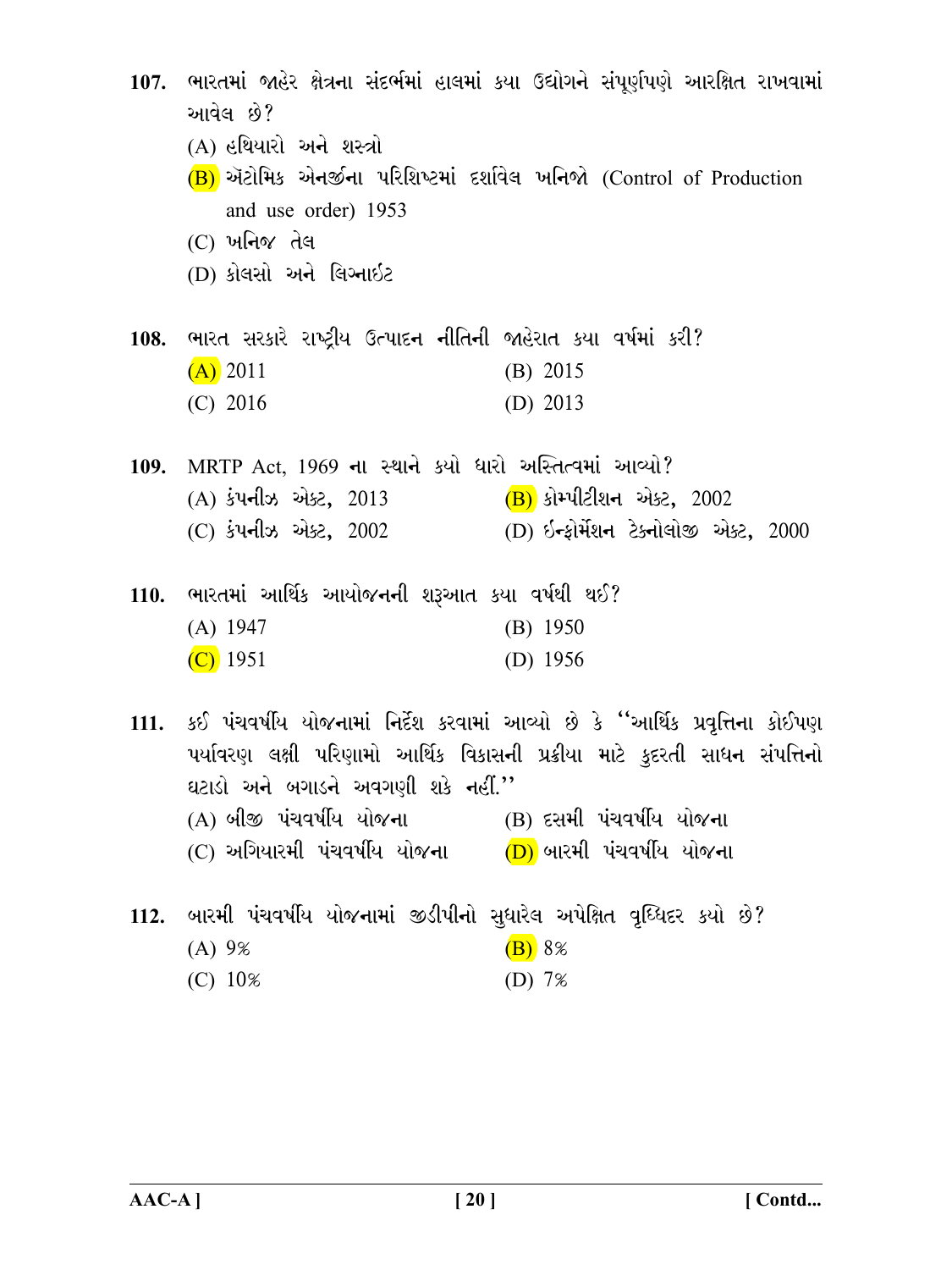- **107.** Which of the following industry is, at present, reserved exclusively for the Public sector in India?
	- (A) Arms and Ammunition
	- (B) Minerals specified in the schedule to the Atomic Energy (Control of Production and use order) 1953.
	- (C) Minerals Oils
	- (D) Coal and Lignite

**108.** In which year the Government of India announced the National Manufacturing Policy.

| $(A)$ 2011 | $(B)$ 2015 |
|------------|------------|
| $(C)$ 2016 | (D) $2013$ |

| 109. | MRTP Act, 1969 was replaced by which Act? |                                      |
|------|-------------------------------------------|--------------------------------------|
|      | (A) Companies Act, 2013                   | (B) Competition Act, 2002            |
|      | (C) Companies Act, 2002                   | (D) Information Technology Act, 2000 |
|      |                                           |                                      |

**110.** The era of economic planning began in India in which year? (A) 1947 (B) 1950  $(C)$  1951 (D) 1956

**111.** Which Five year plan points out that 'no development process can afford to neglect the environmental consequences of economic activity, to allow unsustainable depletion and deterioration of natural resources'. (A) Second Five year plan. (B) Tenth Five year plan. (C) Eleventh Five year plan  $(D)$  Twelfth Five year plan

**112.** The Twelfth Five year plan revised targeted growth rate of GDP is which one of the following? (A)  $9\%$  (B)  $8\%$ (C)  $10\%$  (D)  $7\%$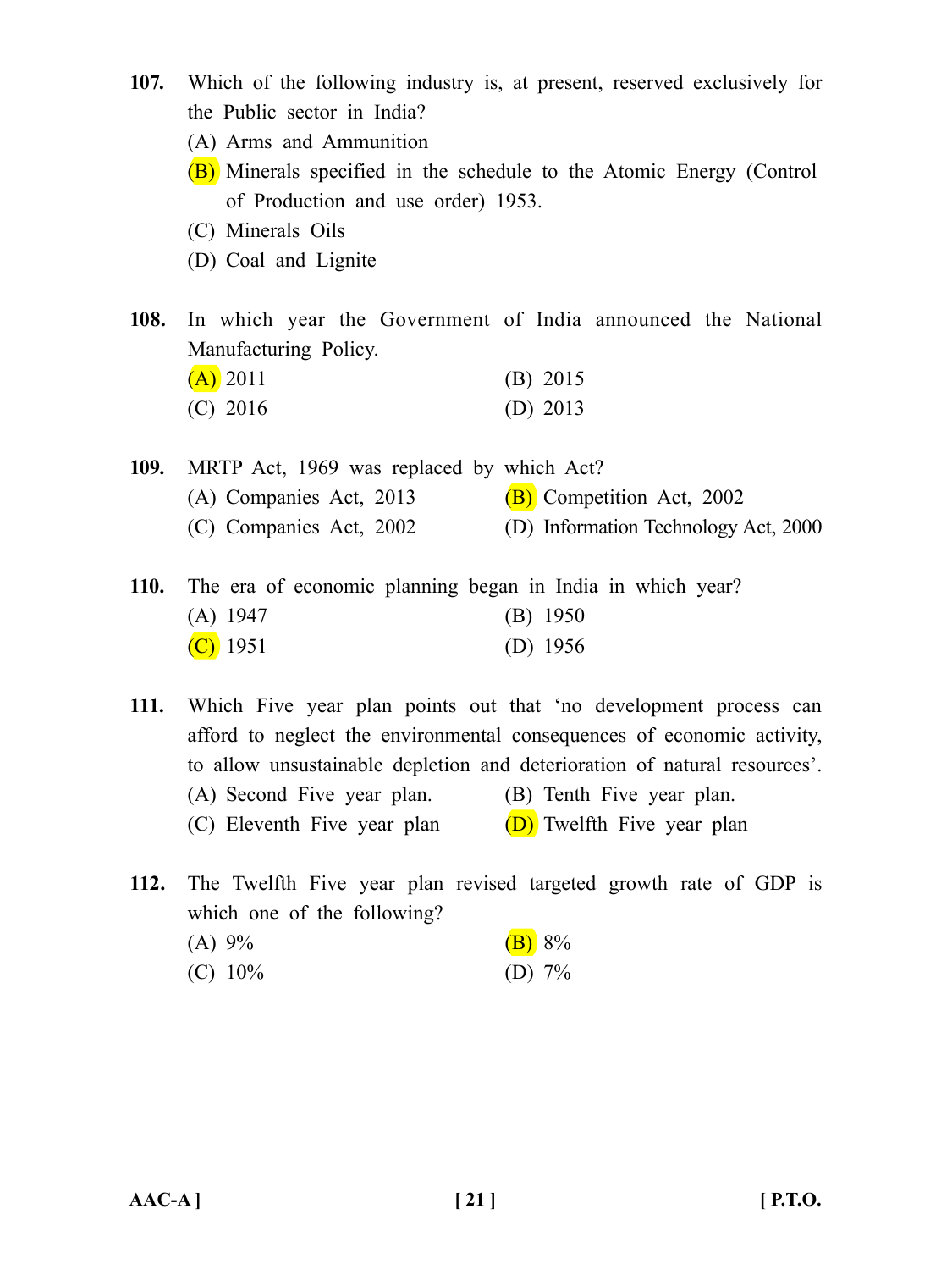| 113. |                                                                         | ભારત સરકારનાં નાણામંત્રાલયનો કયો વિભાગ ભારતનાં જાહેર સાહસો વિનિવેશ સાથે             |
|------|-------------------------------------------------------------------------|-------------------------------------------------------------------------------------|
|      | સંબંધ ધરાવે છે?                                                         |                                                                                     |
|      | (A) ડિપાર્ટમેન્ટ ઓફ ફાઇનાન્શીયલ સર્વિસ                                  |                                                                                     |
|      | (B) ડિપાર્ટમેન્ટ ઓફ ઇકોનોમિક એફેર્સ                                     |                                                                                     |
|      | (C) ડિપાર્ટમેન્ટ ઓફ રેવન્યુ                                             |                                                                                     |
|      | (D) ડિપાર્ટમેન્ટ ઓફ ઇન્વેસ્ટમેન્ટ એન્ડ પબ્લિક એસેટ મેનેજમેન્ટ           |                                                                                     |
|      |                                                                         | 114. ભારતના ઔદ્યોગિક કામદારો માટે દાખલ કરેલ પેન્શન યોજનાનું નામ જણાવો.              |
|      | (A) ઇન્ડસ્ટ્રીયલ વર્કસ પેન્શન સ્કીમ (B) એમ્પલોઇઝ પેન્શન સ્કીમ           |                                                                                     |
|      | (C) પબ્લીક પેન્શન સ્કીમ                 (D) ઇન્ડસ્ટ્રીયલ લેબરર્સ પેન્શન |                                                                                     |
|      | 115. NASSCOM એટલે                                                       |                                                                                     |
|      | (A) National Association of Small Scale Companies                       |                                                                                     |
|      | (B) National Association of Small Service Companies                     |                                                                                     |
|      | (C) National Association of Small Software Companies                    |                                                                                     |
|      | (D) National Association of Software and Service Companies              |                                                                                     |
|      | સમાવેશ થાય છે?                                                          | 116. પર્યાવરણ સુધારા અંગે નેશનલ એકશન પ્લાનમાં કેટલાં વિશિષ્ટ કાર્યો (મિશન) નો       |
|      | (A) 10                                                                  | $(B)$ 6                                                                             |
|      | $(C)$ 8                                                                 | (D) 12                                                                              |
|      | 117. ગ્રાહક સુરક્ષા ધારો ભારતમાં કયા વર્ષમાં પસાર થયો?                  |                                                                                     |
|      | $(A)$ 1980                                                              | $(B)$ 1986                                                                          |
|      | $(C)$ 2013                                                              | $(D)$ 2008                                                                          |
|      |                                                                         | 118. કેન્દ્ર સરકાર દ્વારા 1997માં ગ્રાહકોના અધિકારોની સુરક્ષાને ધ્યાનમાં રાખીને કયો |
|      | અલાયદો વિભાગ શરૂ કરવામાં આવ્યો છે?                                      |                                                                                     |
|      | (A) ગ્રાહકોને લગતી બાબતો                                                | (B) ગ્રાહક સુરક્ષા                                                                  |
|      | (C) ગ્રાહક ફરિયાદ નિવારણ                                                | (D) ગ્રાહક સજાગતા                                                                   |
|      |                                                                         |                                                                                     |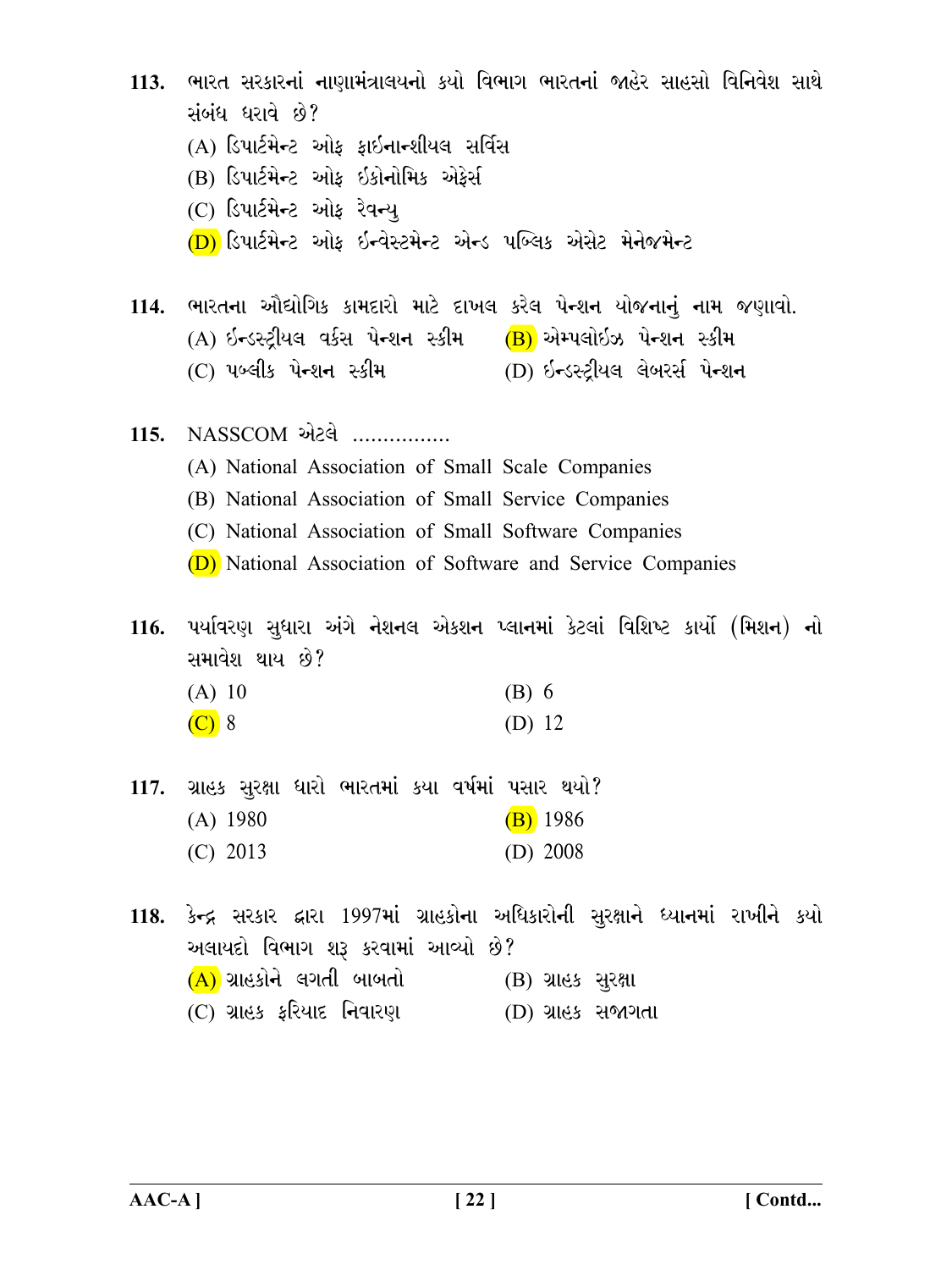- **113.** Which Department of Ministry of Finance, Government of India is concerned with Disinvestment of Public Sector undertakings in India?
	- (A) Department of Financial Services
	- (B) Department of Economic Affairs
	- (C) Department of Revenue
	- (D) Department of Investment and Public Asset Management
- **114.** Name the Pension Scheme introduced for the industrial workers in India.
	- (A) Industrial Worker's Pension Scheme
	- (B) Employees' Pension Scheme
	- (C) Public Pension Scheme
	- (D) Industrial Labourers' Pension Scheme
- **115.** NASSCOM stands for
	- (A) NATIONAL Association of small scale companies
	- (B) National Association of Small Service companies
	- (C) National Association of Small Software companies
	- (D) National Association of Software and service companies

**116.** How many missions does the National Action Plan on Climate change include?

| (A) 10  | $(B)$ 6 |  |
|---------|---------|--|
| $(C)$ 8 | (D) 12  |  |

- **117.** In which year the Consumer Protection Act was passed in India? (A)  $1980$  (B)  $1986$ (C) 2013 (D) 2008
- **118.** Which separate Department was created by the Central Government in the year 1997 to exclusively focus on protecting the rights of consumers? (A) Consumer Affairs (B) Consumer Protection (C) Consumer Redressal (D) Consumer Awareness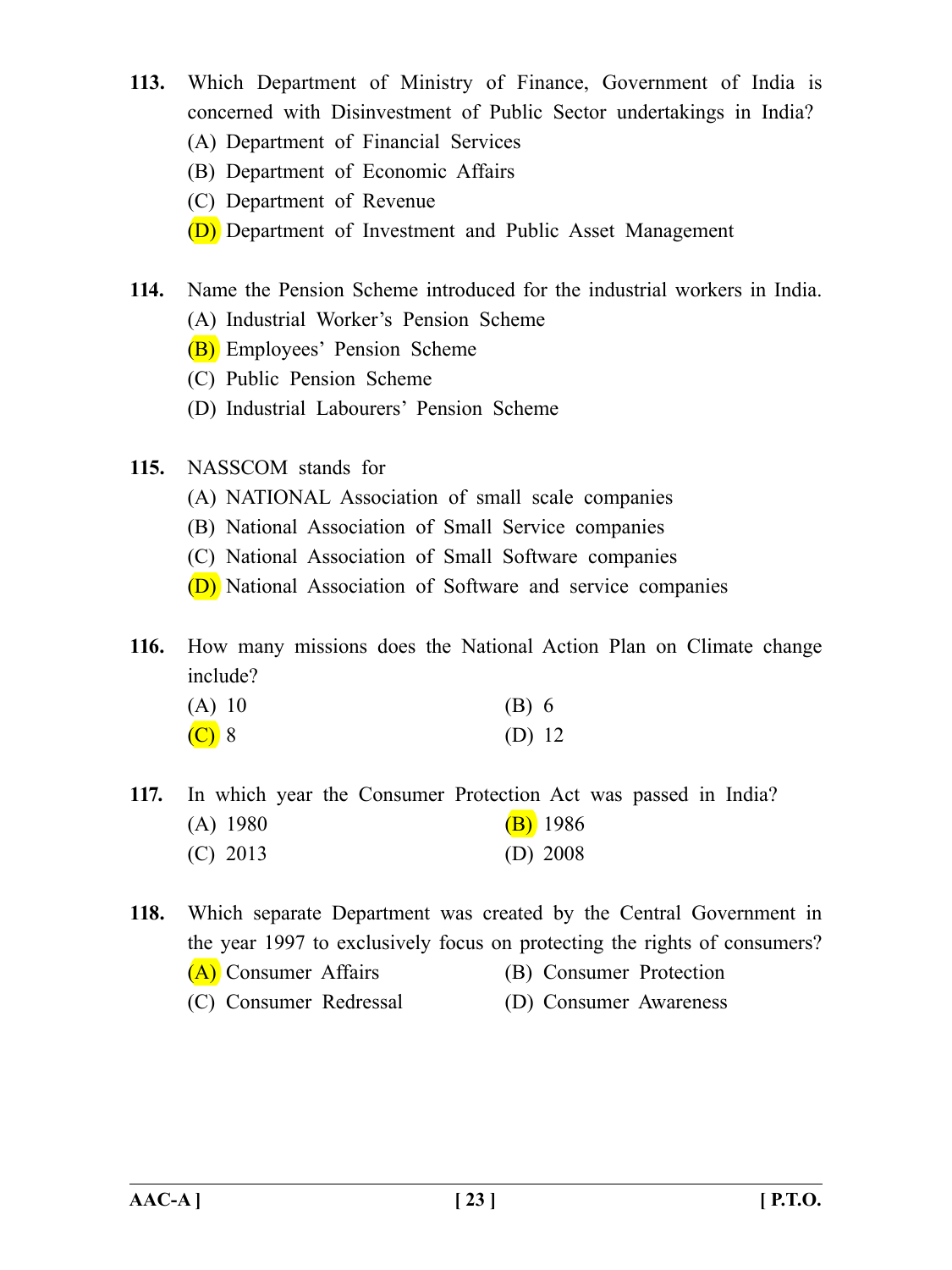- 119. કઈ પ્રણાલિકા પ્રમાણે અતિનફો કે અપેક્ષિત નફો હોય નહીં?  $(A)$  પૂર્ણ રજૂઆતની પ્રણાલિકા  $(B)$  સાતત્યતાની પ્રણાલિકા (C) રૂઢિચુસ્તતાની પ્રણાલિકા (D) સૂસંગતતાની પ્રણાલિકા
- 120. મૂડી ખર્ચ કયા પ્રકારનું ખર્ચ છે? (A) પૂનઃ થતો ખર્ચ છે. (B) સ્થિર મિલકતો વસાવવાનો ખર્ચ છે.  $(C)$  માલસામાન પ્રાપ્ત કરવાનો ખર્ચ છે. (D) વેચાણ ખર્ચા ચૂકવવા જેટલો હોય છે.
- 121. જ્યારે લેણી થયેલ રકમ હવાલામાં આવેલ હોય ત્યારે તેને વાર્ષિક હિસાબોમાં કયાં દર્શાવાશે?
	- (A) નફા નૂકસાન ખાતાની ઉધાર બાજૂ અને પાકા સરવૈયામાં દેવા બાજૂ
	- (B) નફા નૂકસાન ખાતાની ઉધારબાજૂ અને પાકા સરવૈયામાં મિલકતો બાજૂ
	- (C) નફા નૂકસાન ખાતાની જમા બાજૂ સંબંધિત બાબતોમાંથી બાદ થશે અને પાકા સરવૈયામાં દેવા બાજૂ
	- (D) નફા નૂકસાન ખાતાંની જમાબાજુ સંબંધિત બાબતમાં ઉમેરાય અને પાકા સરવૈયામાં મિલકતો બાજૂ.
- 122. ભાગીદારી પેઢીનાં હિસાબોમાં નવાં ભાગીદારનાં પ્રવેશ વખતે જો કોઈ નૂકસાન હોય તો, આ પ્રકારના નૂકસાનની વહેંચણી કેવી રીતે થાય?
	- $(A)$  ફક્ત જૂના ભાગીદારો તેમનાં નફાનાં પ્રમાણમાં વહેંચશે.
	- (B) કક્ત જના ભાગીદારો તેમની મડીનાં પ્રમાણમાં વહેંચશે.
	- (C) નવા ભાગીદાર સહિતનાં બધા ભાગીદારો તેમનાં નવા નકાનાં પ્રમાણમાં વહેંચશે.
	- (D) નવા ભાગીદાર સહિતનાં બધા ભાગીદારો નવા ભાગીદારના પ્રવેશ બાદની મૂડીનાં પ્રમાણમાં
- 123. અ અને બ 3:2 ના પ્રમાણમાં નફો-નુકસાન વહેંચી લેતા ભાગીદારો છે. તેઓ ક ને ભાગીદાર તરીકે દાખલ કરેલ છે. અ અને બ તેમના ભાગનાં અનુક્રમે  $3/4$  અને  $1/4$  ભાગનો ક ની તરફેણમાં ભાગ કરે છે. અ અને બ ના ભાગના પ્રમાણની ગણતરી કરો.
	- $(A)$  3:2  $(B)$  2:3
	- $(C)$  2:9  $(D)$  9:2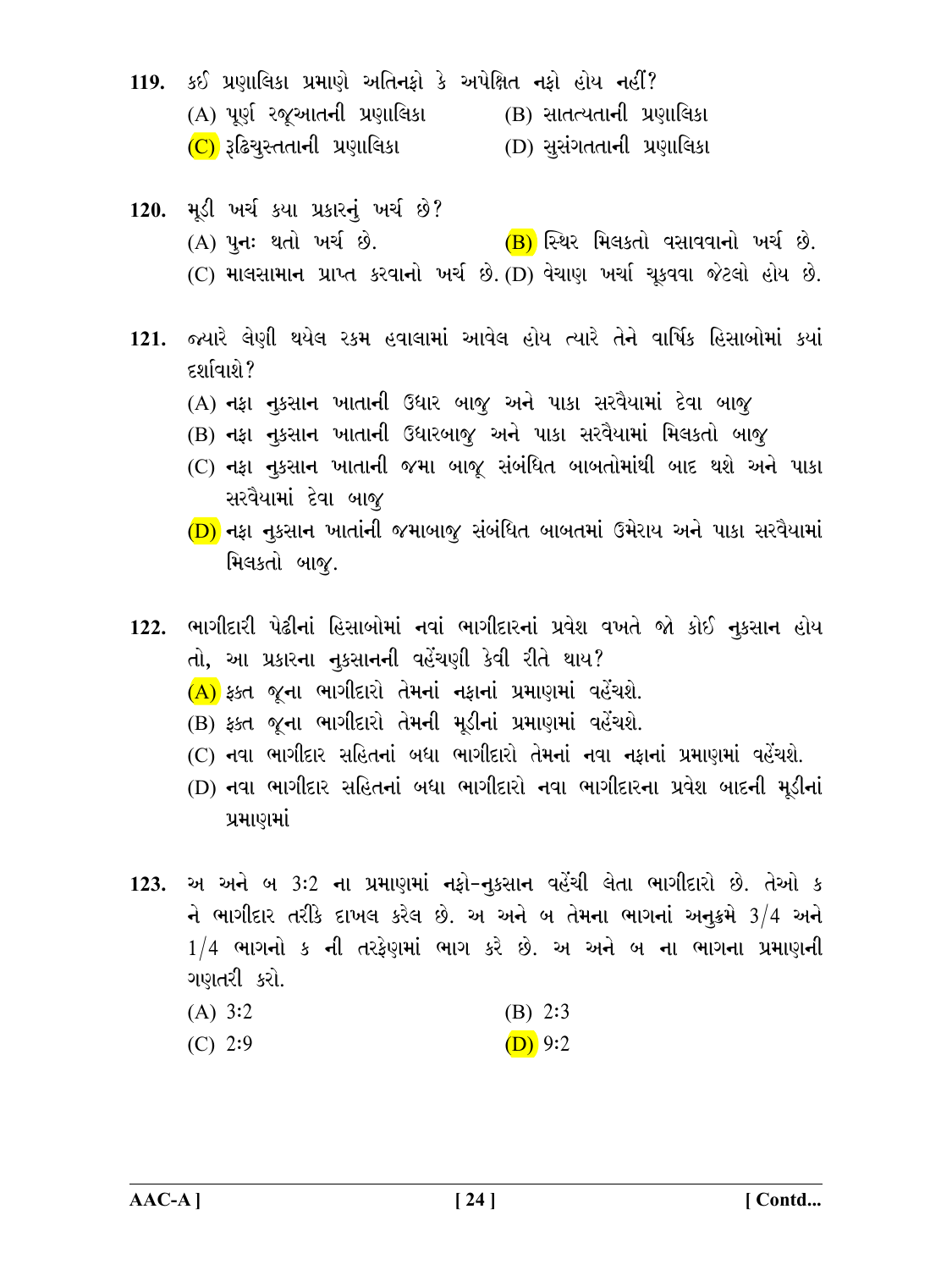- **119.** Which convention states that profit should never be overstated or anticipated?
	- (A) Convention of Full Disclosure (B) Convention of Consistency
	- (C) Convention of Conservation (D) Convention of Relevance
- **120.** What type of an expenditure is capital expenditure?
	- (A) A recurring expenditure
	- (B) An expenditure incurred to procure fixed assets
	- (C) An expenditure incurred to procure raw materials
	- (D) Equal to the expenditure incurred to meet the selling expenses
- **121.** Where do you show 'accrued income' in the final accounts, when it is given in adjustment?
	- (A) Debitside of P  $\&$  L A/c and Liabilities side of Balance Sheet
	- (B) Debit side of P  $&$  L A/c and Assets side of Balance Sheet
	- (C) Credit side of P  $&$  L A/c as a deduction from the concerned item and liabilities side of Balance Sheet
	- **(D)** Credit side of P  $\&$  L A/c as an addition to the concerned item and Assets side of Balance Sheet
- **122.** In partnership accounts, at the time of admission of a new partner, if there were losses, how would such losses be shared?
	- (A) Old Partners only in their profit sharing ratio
	- (B) Old partners only in the capital ratio
	- (C) All the partners including the new partner in the new profit sharing ratio
	- (D) All the partners including the new partner in their capital ratio, which stood after admission of new partner
- **123.** A and B were partners sharing profits and losses in the ratio fo 3:2. They admitted C as a partner. A and B sacrified 3/4 and 1/4 of their share in favour of C. Calculate the sacrificing ratio of A and B.  $(A)$  3:2 (B) 2:3 (C) 2:9 (D) 9:2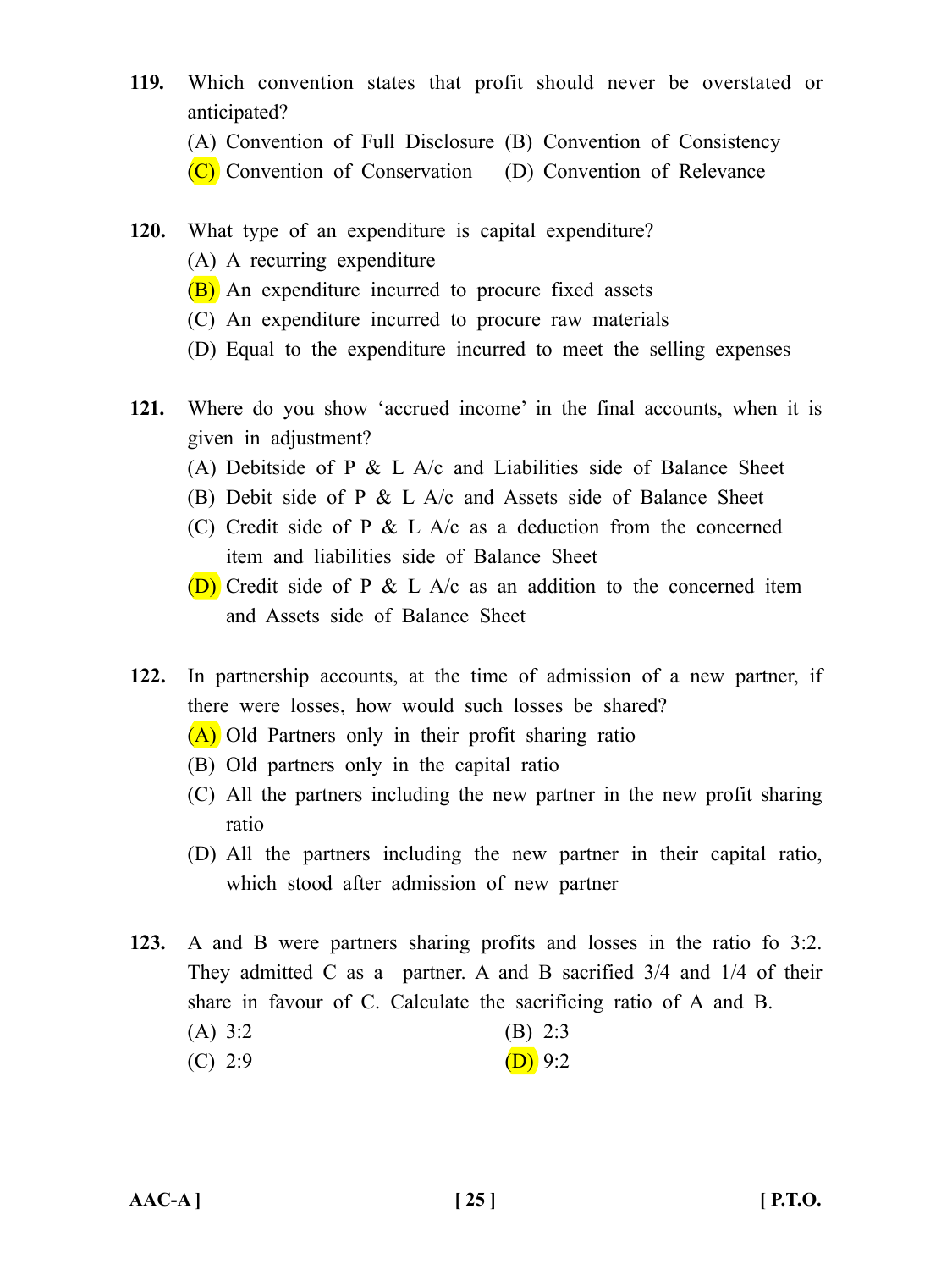- 124. અ, બ અને ક 3:4:3 ના પ્રમાણમાં નફો નૂકસાન વહેંચી લેતા ભાગીદારો છે. ક 31 માર્ચ 2016ના રોજ નિવૃત્ત થાય છે. આ તારીખે મિલકતો અને દેવાનું પુનઃમુલ્યાંકન કરવાનું નક્કી કર્યું. જેમાં જમીન મકાનમાં રૂ. 12,00,000 સ્ટોકમાં રૂ. 1,50,000 અને ફરર્નિચરમાં રૂ. 50,000 વધારો નક્કી કર્યો. નહીં વહેંચાયેલ નફો રૂ. 3,50,000 નો હતો. દરેક ભાગીદારના ક્રમમાં પુનઃમૂલ્યાંકન નો નફો શોધો.  $(A)$  3. 5,25,000, 3. 5,25,000, 3. 5,25,000  $(B)$  3. 4,20,000, 3. 5,60,000, 3. 4,20,000 (C)  $\overline{3}$ . 5,25,000,  $\overline{3}$ . 7,00,000,  $\overline{3}$ . 5,25,000 (D)  $3.6,00,000$ ,  $3.7,00,000$ ,  $3.6,00,000$
- 125. અ, બ અને ક 2:4:2 નાં પ્રમાણમાં નફો-નુકસાન વહેંચી લેતા ભાગીદારો છે. પેઢીનું હિસાબી વર્ષ નાણાંકીય વર્ષ છે. બ 30 મી સપ્ટેમ્બર 2016ના રોજ મૃત્યુ પામે છે. અગાઉના છેલ્લાં ત્રણ વર્ષનો નફો રૂ. 24,00,000, રૂ. 27,00,000 અને રૂા. 25,20,000 હતો. જો બંનેને તેમની મૃત્યુ તારીખ સુધીના પ્રમાણમાં છેલ્લા ત્રણ વર્ષની સરેરાશના આધારે હિસ્સો આપવાનો હોય તો તેમનો નકામાં કેટલો હિસ્સો હશે?

| $(A)$ 3. 5,25,000          | $(B)$ 3. 6,35,000        |
|----------------------------|--------------------------|
| (C) $\lambda$ , 3, 17, 500 | (D) $\lambda$ , 4,35,000 |

- <u>126. ભાગીદારી પેઢીનાં વિજર્સન વખતે. મિલકતો ……….</u>  $(A)$  માલ-મિલકત નિકાલ ખાતે ઉધારાય (B) માલ-મિલકત નિકાલ ખાતે જમા થાય (C) રોકડ ખાતે ઉધારાય (D) પનઃ મૂલ્યાંકન ખાતે જમા થાય
- 127. કંપની પોતાની અનામત મૂડી ક્યારે મંગાવે છે? (A) ધંધો શરૂ કરવાના સમયે (B) હક્ક શેર બહાર પાડતી વખતે (C) અન્ય કંપનીને પોતાના અમૂક શેર તબદીલ કરતી વખતે (D) કંપનીના વિસર્જન વખતે
- 128. એક કંપનીએ દરેક રૂ. 100 નો 1,00,000 શેર બહાર પાડ્યા જેના પર શેરદીઠ રૂ. 80 મંગાવેલા છે. એક શેરહોલ્ડર જે 100 શેર ધરાવે છે તે શેરદીઠ રૂ. 25 લેખે પ્રથમ હપ્તાની રકમ ભરી શક્યો નથી. તેના શેર જપ્ત કરવામાં આવ્યા. જો કંપની આ શેર બહાર પાડવા ઇચ્છતી હોય તો શેરદીઠ ન્યૂનતમ કેટલી રકમ મેળવી શકે?  $(A)$  3. 2,500  $(B)$  3. 5,000  $(C)$  3. 4,500 (D)  $3.5,500$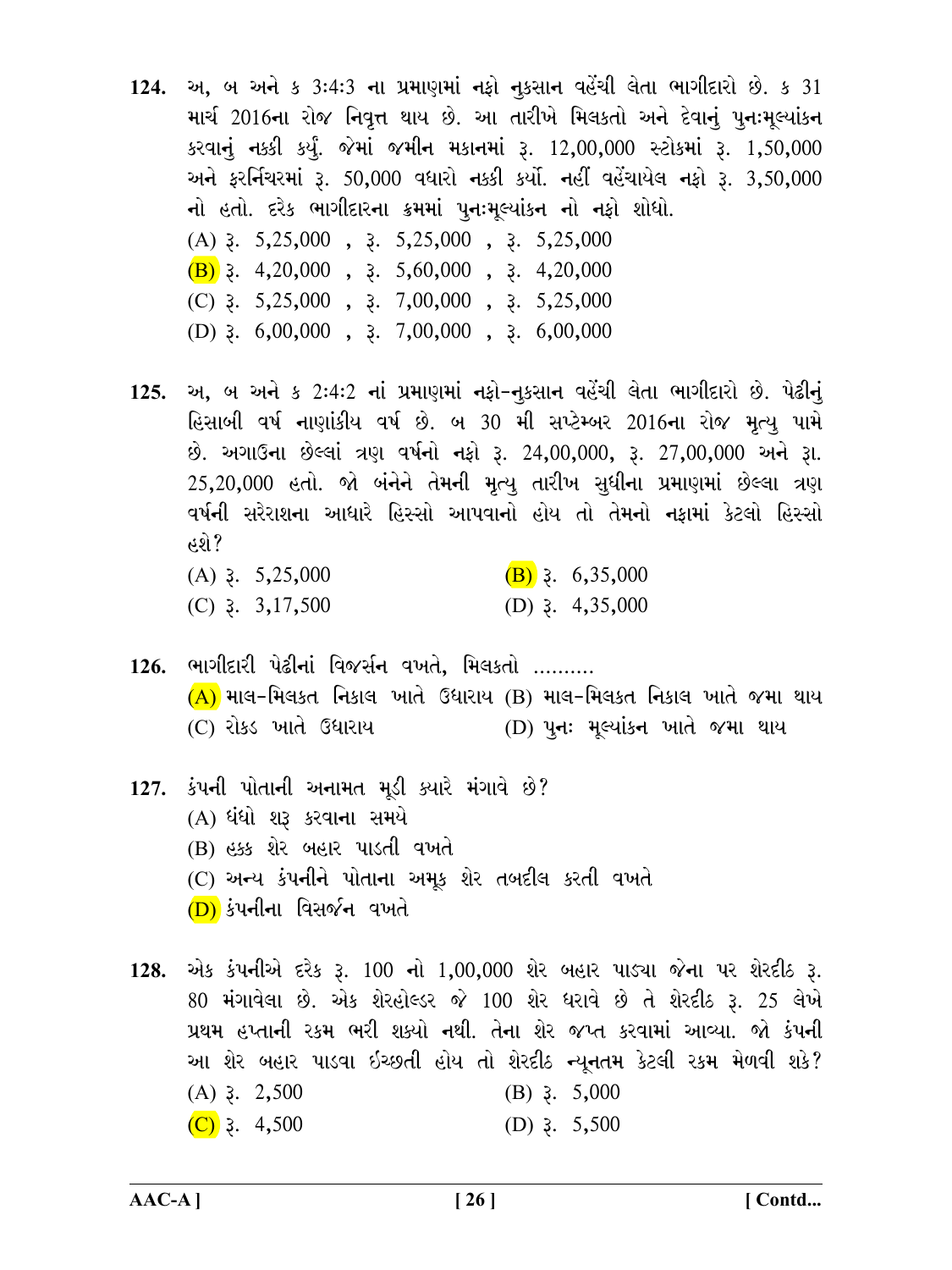- **124.** A, B and C are partners sharing profits and losses in the ratio of 3:4:3. C wants to retire on 31st March 2016. On that date, it is proposed to revalue the assets and liabilities as: land and buildings to increase by Rs.12,00,000, stock by Rs.1,50,000 and furniture by Rs.50,000. Undistributed profits were Rs.3,50,000. Find out the Revaluation Profit in the order of each partner.
	- (A) Rs.5,25,000, Rs.5,25,000, Rs.5,25,000
	- $(B)$  Rs.4,20,000, Rs.5,60,000, Rs.4,20,000
	- (C) Rs.5,25,000, Rs.7,00,000, Rs.5,25,000
	- (D) Rs.6,00,000, Rs.7,00,000, Rs.6,00,000
- **125.** A, B and C were partners sharing profits and losses in 2:4:2 ratio. The accounting year of the firm is financial year. B died on 30th September 2016. The profits of the preceding three years were Rs.24,00,000,  $Rs.27,00,000$  and  $Rs.25,00,000$ . If profit of B is to be decided on the basis of the proportion of time to date of death on the average profits of last 3 years, what is his share of profit? (A) Rs.5,25,000 (B) Rs.6,35,000
	- (C) Rs.3,17,500 (D) Rs.4,35,000
- **126.** In the case of dissolution of partnership, the assets are ................  $(A)$  debited to Realisation A/c. (B) credited to Realisation A/c. (C) debited to Cash  $A/c$  (D) credited to Revaluation  $A/c$
- **127.** When does a company calls up its reserve capital? (A) At the time of its commencement of business (B) At the time of issuing right shares (C) At the time of transferring some of its shares to other companies. (D) At the time of its winding up.
- **128.** A company issued 1,00,000 shares of Rs.100 each, on which Rs.80 was called up. One shareholder who holds 100 shares could not pay the first call money of Rs.25 per share. His shares were forfeited. If the company wants to reissue these shares, then what is the minimum amount do be collected on reissue? (A) Rs.2,500 (B) Rs.5,000
	- (C) Rs.4,500 (D) Rs.5,500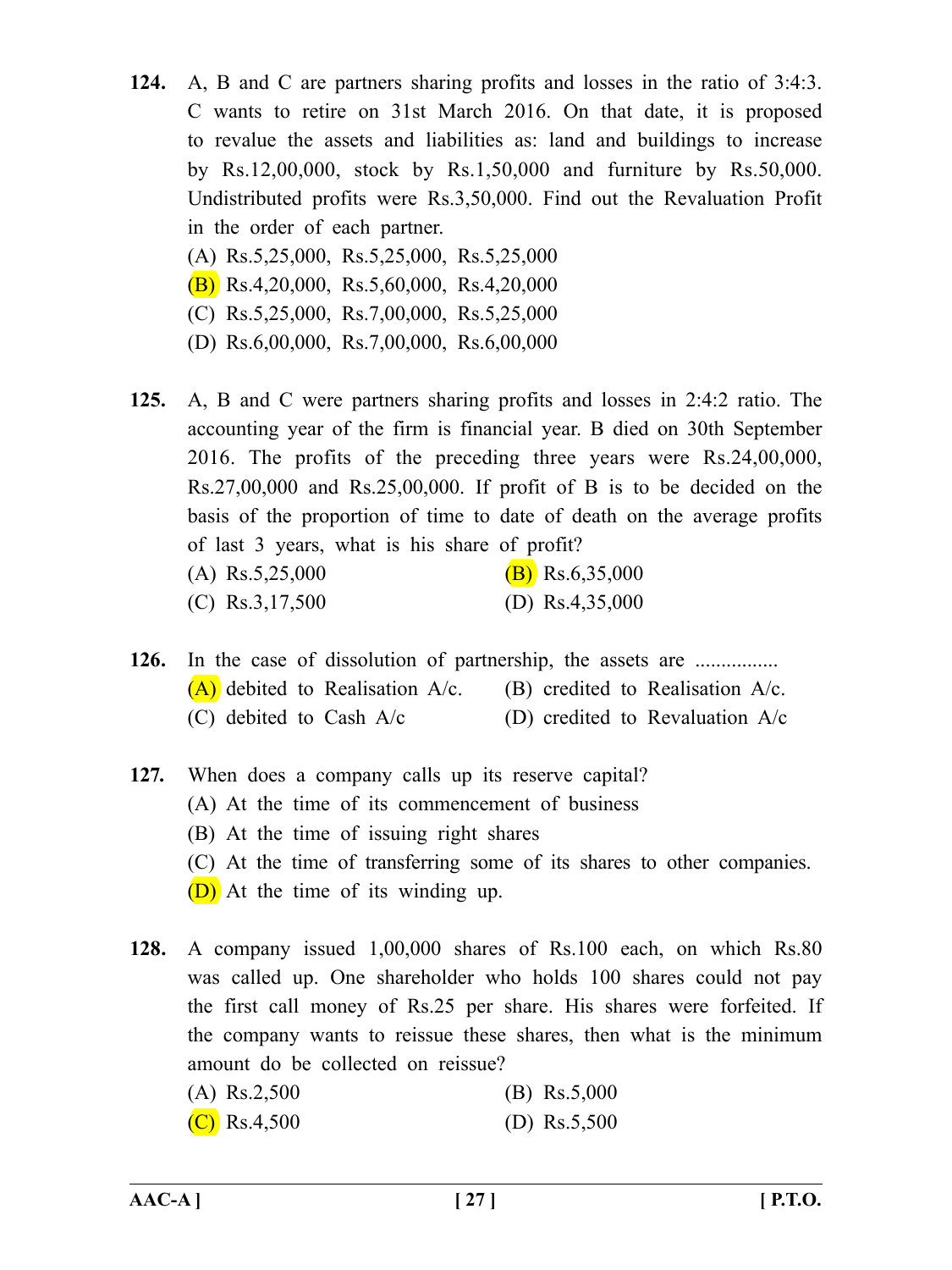129. એક કંપનીનો સુધારેલ નફો રૂ. 5,00,000 છે અને રોકાયેલ મૂડી રૂ. 30,00,000 છે. જો 10% અપેક્ષિત વળતરનાં દરના આધારે, અધિક નફાની બે વર્ષની ખરીદી જેટલી પાઘડી હોય તો, પાઘડીનું મૂલ્ય શું હશે? (B)  $\lambda$  5,00,000  $(A)$  3. 6,00,000  $(C)$  3. 4,00,000 (D)  $3.3,00,000$ 

- 130. જ્યારે સંયોજન વિલીનીકરણ સ્વરૂપનું હોય ત્યારે કઈ હિસાબી પધ્ધતિ ઉપયોગમાં લેવાય છે?
	- $(A)$  ખરીદ પધ્ધતિ (B) એકત્રિત પધ્ધતિ
	- (C) સમાવેલ પધ્ધતિ (D) વિલીનીકરણની પધ્ધતિ

131. પુનઃ રચનાની યોજનામાં શેર હોલ્ડરો દ્વારા ગુમાવેલ રકમ એ ............. (A) મૂડી અનામત ખાતે જમા થાય (B) સામાન્ય અનામત ખાતે જમા થાય

- $(C)$  મૂડી ઘટાડા ખાતે જમા થાય
- (D) સંભવિત અનામત ખાતે થાય

132. કંપનીના વિસર્જનમાં લિસ્ટ $H$  શું દર્શાવે છે? (A) પ્રેફરન્સ શેરહોલ્ડરોને ચૂકવવાની બાકી રકમ  $(B)$  વધારા $/d$ ટનાં કારણો  $(C)$  બિન-અનામત લેણદારો (D) મિલકતો પર તરતો બોજ ધરાવતા બિન્ચર હોલ્ડરોને ચૂકવવાની બાકી રકમ

133. વેચાણ રૂ. 24,00,000, શરૂઆતનો સ્ટોક રૂ. 1,50,000 આખર સ્ટોક રૂ. 2,50,000 ખરીદી રૂ. 16,00,000 અને મજૂરી રૂ. 1,50,000 સ્ટોક ચલનદર ગુણોત્તર શોધો. (A) 12 વખત (B) 9.5 qખત  $(D) 8.25$  qud  $(C)$  4.75 વખત

134. કામગીરીમાંથી ઉદ્ભવતા ભંડોળની ગણતરી વખતે, નફા-નૂકસાન ખાતામાં, સામાન્ય અનામત ખાતે કાળવેલ રકમ ………… (A) અહેવાલમાં દર્શાવેલ નફામાંથી બાદ થશે. (B) ભંડોળના ઉપયોગ તરીકે દર્શાવાશે.  $(C)$  અહેવાલમાં દર્શાવેલ નફામાં પાછા ઉમેરાશે (D) અહેવાલમાં દર્શાવેલ નફામાં નહીં ઉમેરાય અને નહીં બાદ થાય.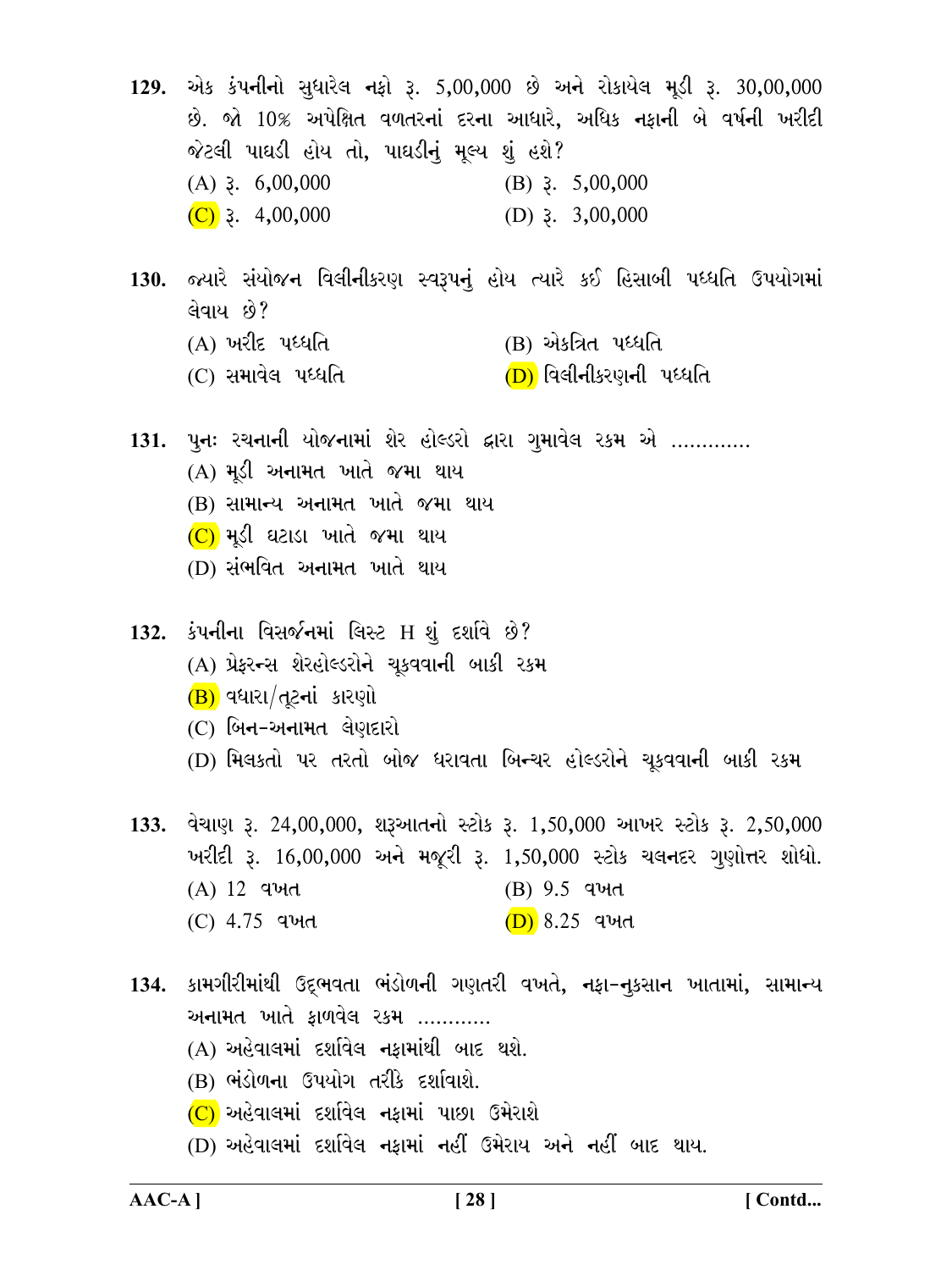**129.** A company has adjusted net profits of Rs.5,00,000 and capital employed of Rs.30,00,000. If, goodwill is taken at 2 years purchase of super profits and the expected rate of return is 10%, what is the value of goodwill?

| $(A)$ Rs.6,00,000 | (B) $\text{Rs}.5,00,000$ |
|-------------------|--------------------------|
| $(C)$ Rs.4,00,000 | (D) $\text{Rs}.3,00,000$ |

- **130.** When the amalgamation is in the nature of merger, then which accounting method is to be followed?
	- (A) Purchase method (B) Consolidated method
	- (C) Absorption method  $(D)$  Pooling of interests method
- **131.** In a scheme of reconstruction, the amount sacrificed by shareholders is
	- (A) Credited to Capital Reserve account
	- (B) Credited to General Reserve account
	- (C) Credited to Capital Reduction account
	- (D) Credited to Contingency Reserve account
- **132.** Under liquidation of companies, what does list H show?
	- (A) Amount due to Preference shareholders
	- (B) Reasons for the surplus/deficiency
	- (C) Unsecured creditors
	- (D) Amount due to debenture holders having a floating charge on the assets.
- **133.** Sales Rs.24,00,000; opening stock Rs.1,50,000; closing stock Rs.2,50,000; purchases Rs.16,00,000 and wages Rs.1,50,000. Find out stock turnover ratio?
	- (A) 12 times (B) 9.5 times (C) 4.75 times (D) 8.25 times
- **134.** While arriving at the funds generated from operations, the amount appropriated in the P  $\&$  L A/c. towards general reserve would be ............
	- (A) deducted from the reported profit
	- (B) shown as application of funds.
	- (C) added back to reported profit
	- (D) need not be added or deducted from reported profit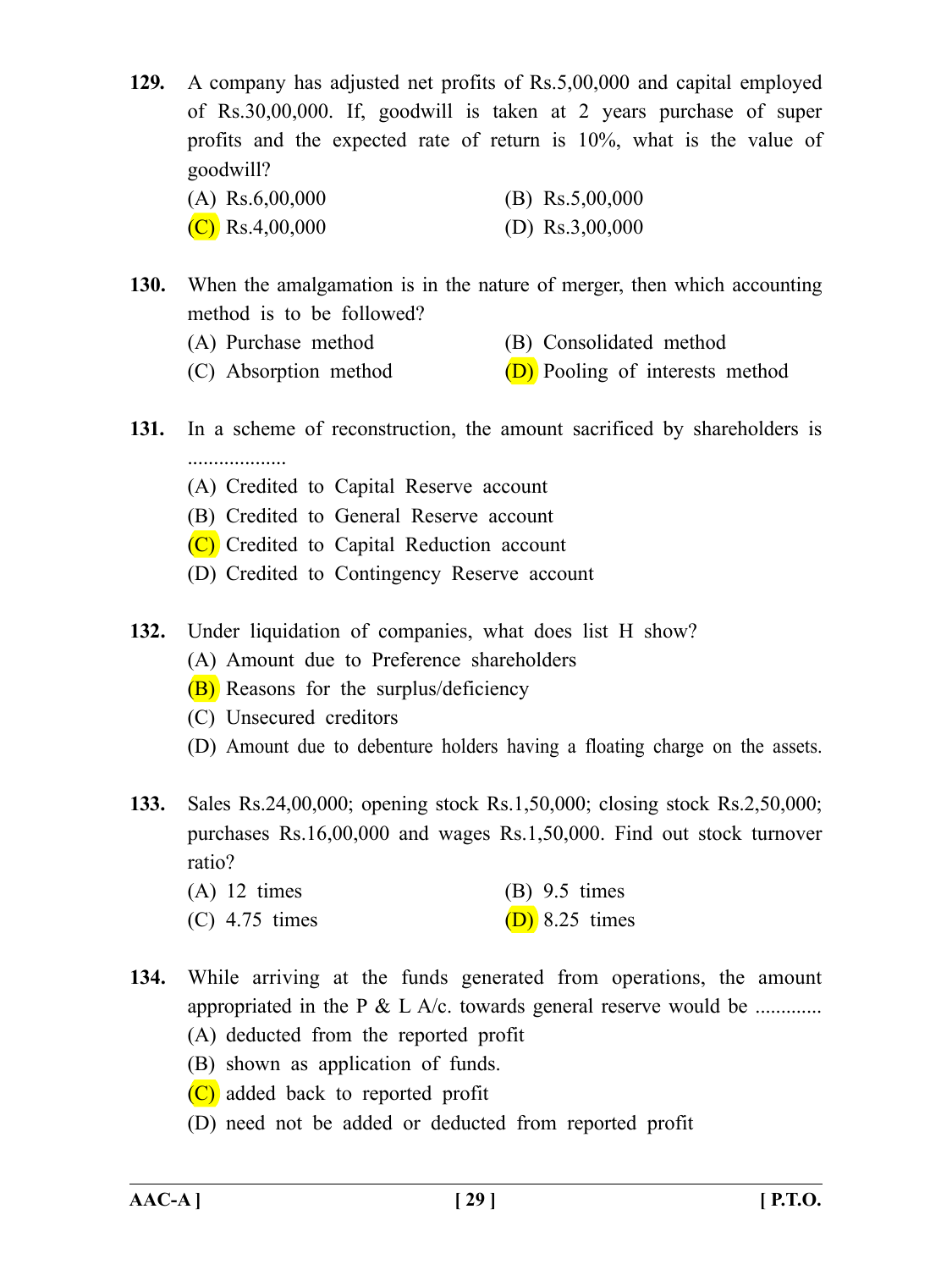| 135. ચાલુ મિલકતોનો ચોખ્ખો ઘટાડાનો રોકડ પ્રવાહ<br>(A) રોકાણ પ્રવૃત્તિનો છે. (B) નાણાંકીય પ્રવૃત્તિનો છે.<br>(C) ઉત્પાદનની પ્રવૃત્તિનો છે. $(D)$ કામગીરીની પ્રવૃતિનો છે.                                                                          |                                                           |
|-------------------------------------------------------------------------------------------------------------------------------------------------------------------------------------------------------------------------------------------------|-----------------------------------------------------------|
| 136. સમગ્રલક્ષી અર્થશાસ્ત્ર …………. સાથે સંબંધ ધરાવે છે.<br>(A) ઉત્પાદન સિધ્ધાંત<br>$(C)$ રાષ્ટ્રીય આવક સિધ્ધાંત (D) નફાનાં સિધ્ધાંત                                                                                                              | $(B)$ માંગના સિધ્ધાંત                                     |
| 137. પેઢીની પરિભાષામાં …………… નો સમાવેશ થતો નથી.<br>$(A)$ પ્લાન્ટ<br>$(C)$ ઉદ્યોગ                                                                                                                                                                | (B) ફેક્ટરી<br>(D) વર્કશોપ                                |
| 138. બજાર અર્થતંત્રમાં કોને સર્વોપરી તરીકે ગણાય છે?<br>$(A)$ ઉત્પાદક<br>(C) છૂટક વેપારી                                                                                                                                                         | (B) વિક્રેતા<br>(D) ગ્રાહક                                |
| 139. માંગનાં સિધ્ધાત પ્રમાણે, વસ્તુની માંગ રેખા<br>(A) ડાબી બાજુથી જમણી બાજુ નીચે તરફ દર્શાવાય છે.<br>(B) ડાબી બાજુથી જમણી બાજુ ઉપર તરફ દર્શાવાય છે.<br>(C) જમણી બાજુથી ડાબી બાજુ નીચે તરફ દર્શાવાય છે.<br>(D) $X$ - ધરી પર ઉભી દર્શાવાશે       |                                                           |
| 140. ગિફન (Giffen's) માલ  નો અપવાદ છે.<br>(A) ઉત્પાદનનો સિધ્ધાંત<br>$(C)$ માંગનો સિધ્ધાંત                                                                                                                                                       | (B) પુરવઠાનો સિધ્ધાંત<br>(D) ઘટતી સીમાંત ઉપયોગનો સિધ્ધાંત |
| 141. નીચેનામાનું કયું એ અનધિમાન વક્ર રેખાનું અંગ નથી?<br>(A) અનધિમાન વક્ર રેખા છેદતી નથી.<br>(B) અનધિમાન વક્ર રેખા મૂળથી બહિર્ગોલ હોય છે.<br>$(C)$ અનધિમાન વક્ર રેખા મૂળથી અન્તંગોળ હોય છે.<br>(D) ઉપરની અનધિમાન વક્ર રેખા મહત્તમ સંતોષ આપે છે. |                                                           |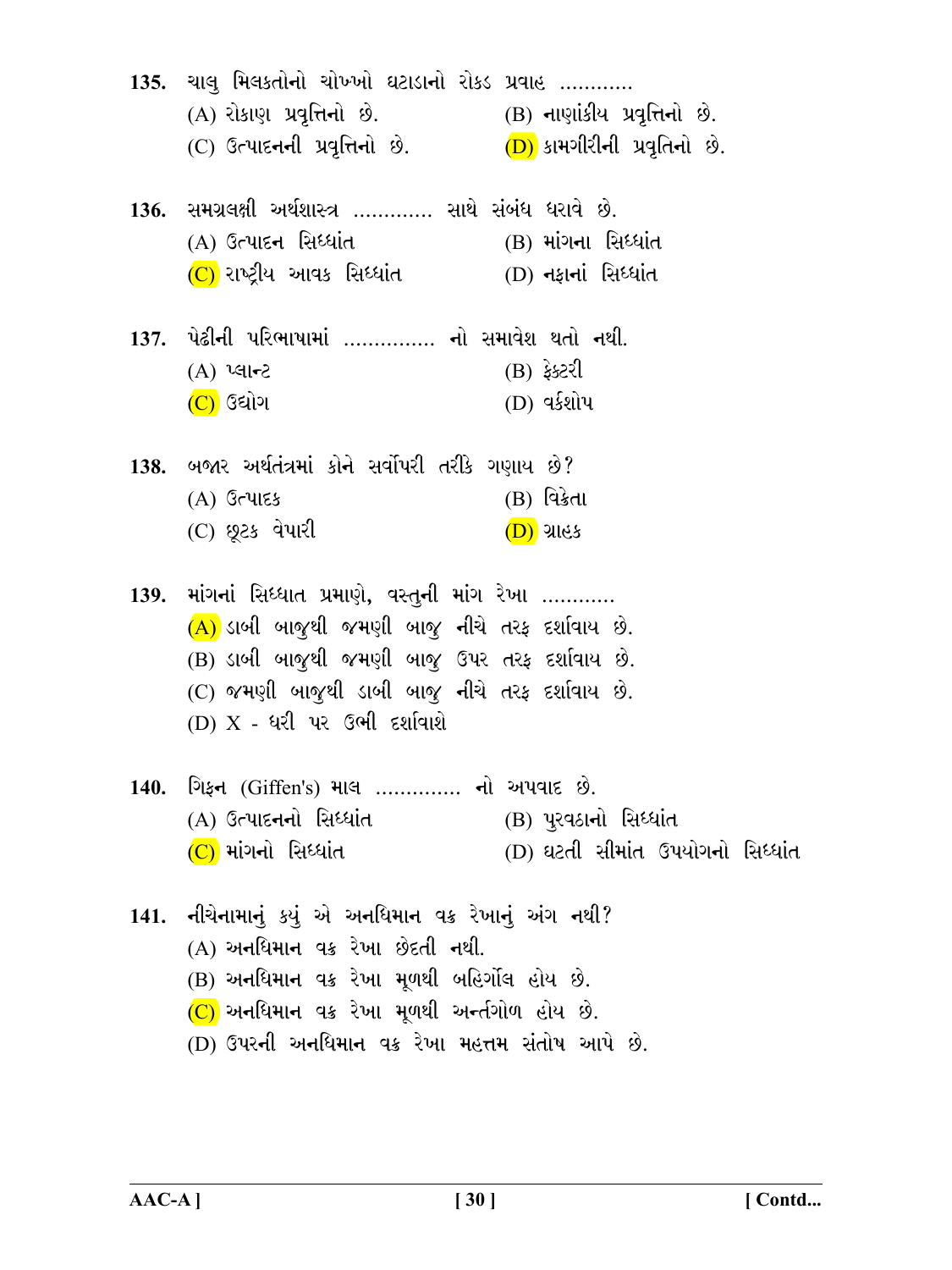**135.** Net decrease in current assets is a flow of cash from ................ (A) Investing activities (B) Financing activities (C) Production activities  $(D)$  Operating activities **136.** Macro economics deals with ................ (A) Theory of Production (B) Theory of Demand (C) Theory of National Income (D) Theory of Profit **137.** The term 'firm' does not include ................. (A) Plant (B) Factory (C) Industry (D) Workshop **138.** Who is regarded as a sovereign in a market economy? (A) Producer (B) Distributer (C) Retailer (D) Consumer

**139.** As per the Law of Demand, the demand curve of a commodity ................ (A) Slopes downward from left to right

- (B) Slopes upward from left to right
- (C) Slopes downward from right to left
- (D) Will be vertical to x–axis.
- **140.** Giffen's goods are exception to .................
	- (A) Law of Production
	- (B) Law of Supply
	- (C) Law of Demand
	- (D) Law of Diminishing Marginal Utility
- **141.** Which of the following is not the property of indifference curves? (A) Indifference curves will never intersect
	- (B) Indifference curves are convex to origin
	- (C) Indifference curves are concave to origin
	- (D) Upper indifference curve gives higher level of satisfaction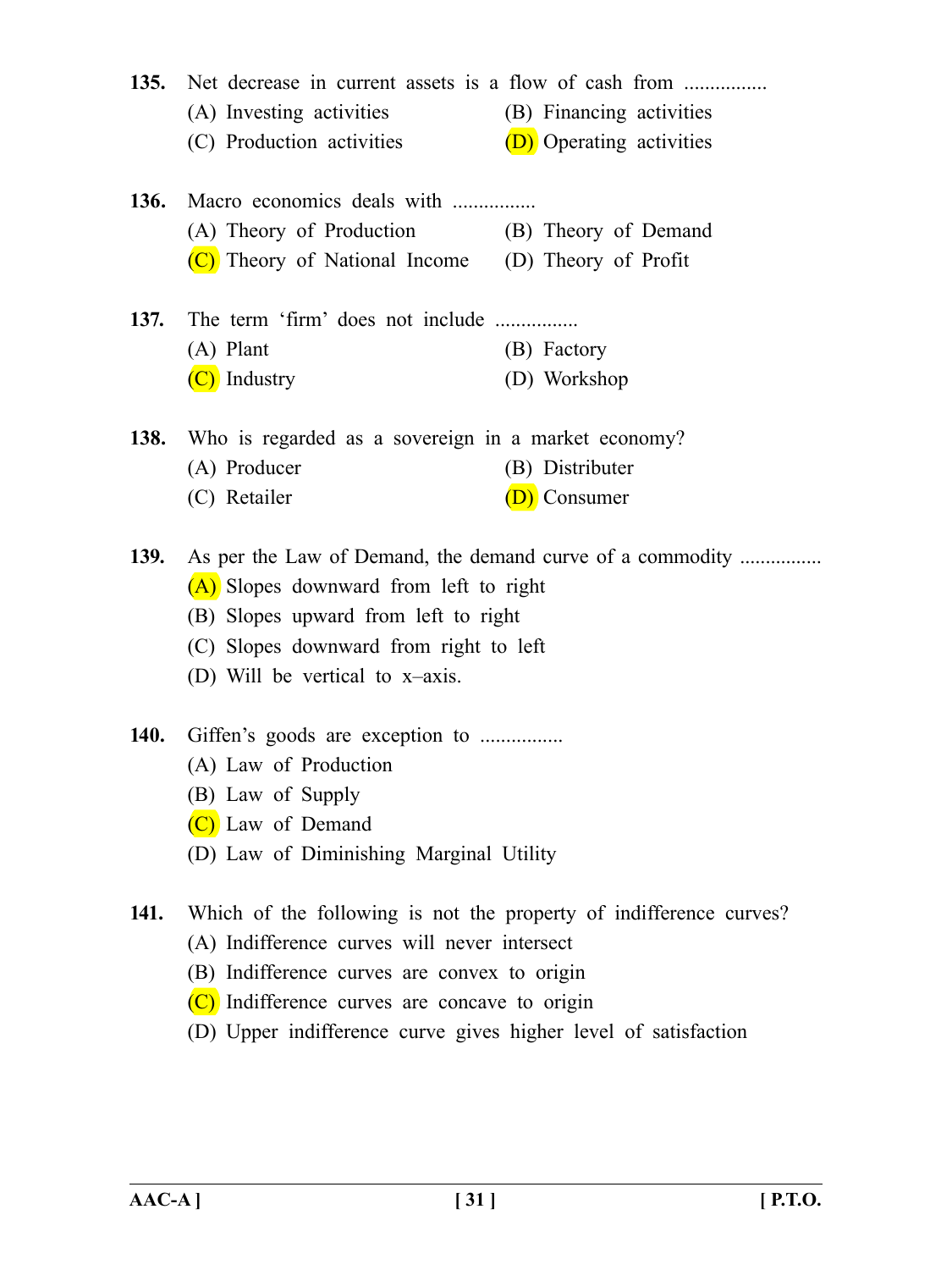142. માંગ સંપૂર્ણપણે સંપૂર્ણ સ્થિતસ્થાપક હશે જ્યારે ............  $(A)$  સ્થિતિસ્થાપકતા અનંત છે.  $(B)$  સ્થિતિસ્થાપકતા એક કરતાં વધારે (C) સ્થિતિસ્થાપકતા એક કરતાં ઓછી (D) સ્થિતિસ્થાપકતા એક બરાબર 143. પ્રોકેસર અમર્ત્ય સેન ને 1998માં અર્થશાસ્ત્રમાં તેના ક્યા યોગદાન વિશે નોબલ પારિતોષિક મળેલ છે. (A) ગ્રામીણ અર્થશાસ્ત્ર (B) કલ્યાણકારી અર્થશાસ્ત્ર (D) ઔદ્યોગિક અર્થશાસ્ત્ર (C) ખેતી વિષયક અર્થશાસ્ત્ર 144. ચલિત પ્રમાણસર સિધ્ધાંત પ્રમાણે, કુલ પેદાશ મહત્તમ હોય જ્યારે .......... (A) સીમાન્ત પેદાશ મહત્તમ હોય (B) સીમાન્ત પેદાશ-સરેરાશ પેદાશ સમાન હોય.  $(C)$  સીમાન્ત પેદાશ શૂન્ય હોય (D) સીમાન્ત પેદાશ નકારાત્મક બને ત્યારે 145. પ્રતિનિધત્વ પેઢીનાં સિધ્ધાંતની ભલામણ કરનાર .......... હતા. (A) લોર્ડ જે. એમ. કેઇ<del>ન્</del>સ (B) રોબર્ટસન (C) ઇ.એ.જી. રોબિનસન  $(D)$  ડૉ. આલકર્ડ માર્શલ 146. નીચેનામાંથી કઈ સંપૂર્ણ હરીફાઇની ધારણાં નથી? (A) પેઢીનો મૂક્ત પ્રવેશ અને નિકાસ (B) ઉત્પાદનનાં પરિબળોની પૂર્ણ ગતિશીલતા (C) ટાન્સપોર્ટેશનની પડતર નથી.  $(D)$  અસમાન પેદાશો 147. બંધ કરવાની સ્થિતિ એ ઉત્પાદનની એવી સપાટી છે જ્યાં ..............  $(A)$  બજારકિંમત ન્યૂનતમ સરેરાશ ચલિત પડતર કરતાં નીચી હોય છે. (B) બજાર કિંમત સરેરાશ પડતર કરતાં વધુ હોય છે. (C) સરેરાશ ઉપજ એ સરેરાશ પડતરને સરખી હોય છે. (D) બજાર કિંમત એ સરેરાશ ચલિત પડતરને સરખી હોય છે. 148. નીચેનામાંથી કયું ઇજારાને લગતી સમતલાની સ્થિતી નથી?  $(A)$  સીમાન્ત આવક = સીમાન્ત પડતર (B) સીમાન્ત પડતર રેખા, સીમાન્ત આવક રેખાને નીચેથી છેદે છે.  $(C)$  સીમાન્ત પડતર રેખા, સીમાન્ત આવક રેખાને ઉપરથી છેદે છે. (D) માંગની સ્થિતિસ્થાપકતા એક કરતાં વધારે હોય છે.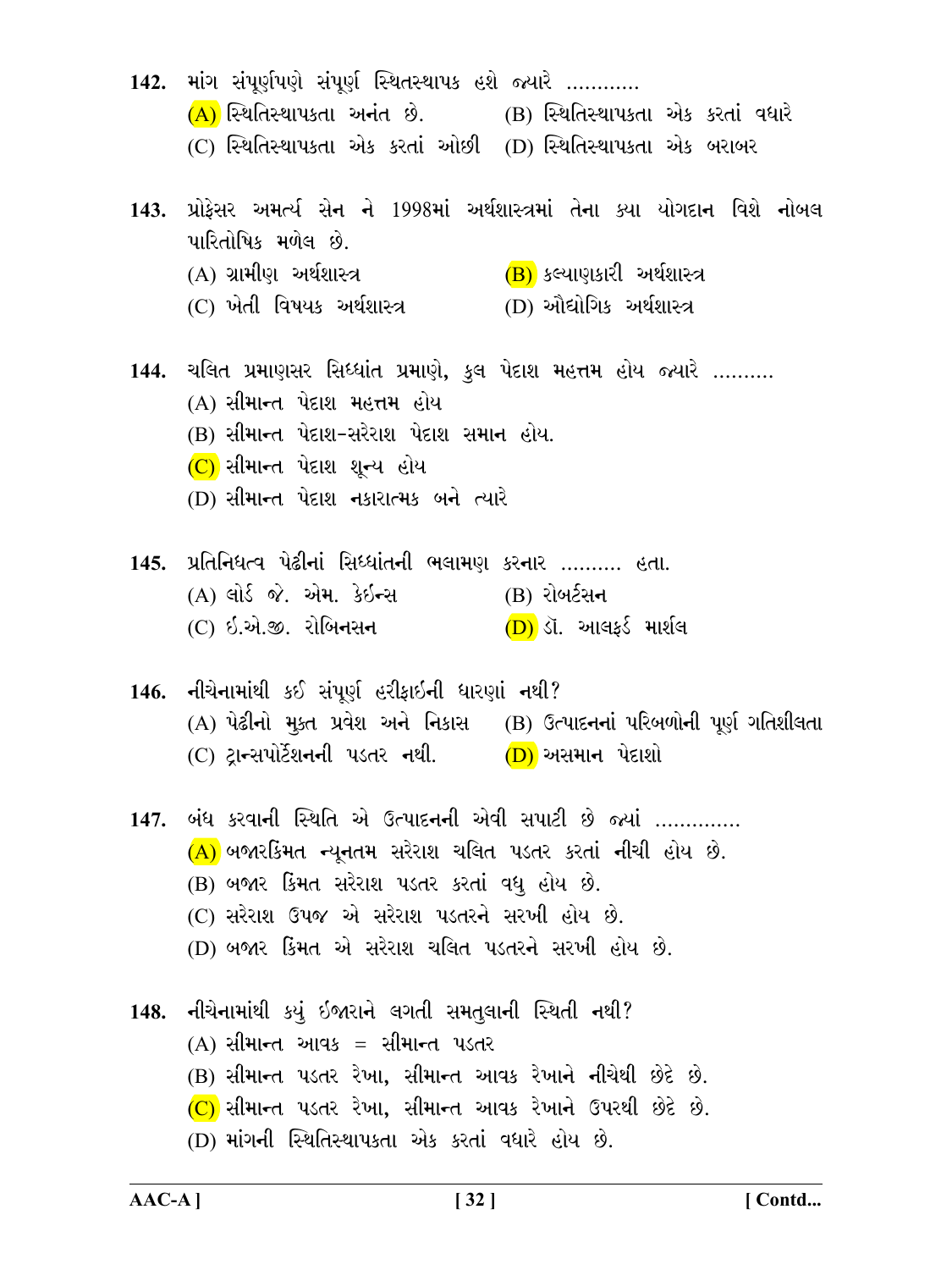- **142.** Demand will be prefectly elastic when  $(A)$  elasticity is infinite (B) elasticity is greater than one
	- (C) elasticity is less than one (D) elasticity is equal to one
- -
- **143.** Professor Amartya Sen was awarded the 1998 Noble Prize in Economics for his contribution to
	- (A) Rural economics  $(B)$  Welfare economics
	- (C) Agricultural economics (D) Industrial economics
- **144.** Under the Law of variable proportions, the total product is at maximum when  $\Box$ 
	- (A) the marginal product is maximum
	- (B) the marginal product is equal the average product
	- (C) the marginal product is zero
	- (D) the marginal product becomes negative
- 145. The concept of representative firm was advocated by (A) Lord J.M. Keynes (B) Robertson (C) E.A.G. Robbinson  $(D)$  Dr. Alfred Marshall
- **146.** Which of the following is not an assumption of perfect competition? (A) Free entry and exit of firms
	- (B) Perfect mobility of factors of production
	- (C) No transport costs
	- (D) Heterogeneous products

**147.** Shut-down point refers to level of output where

- (A) Market price is below minimum average variable cost
- (B) Market price is more than average cost
- (C) Average revenue is equal to average cost
- (D) Market price is equal to average variable cost
- **148.** Which of the following is not a condition of equilibrium for a monopolist?
	- (A) Marginal revenue = Marginal Cost
	- (B) Marginal cost curve cuts marginal curve from below
	- (C) Marginal cost curve cuts marginal curve from above
	- (D) The elasticity of demand is greater than one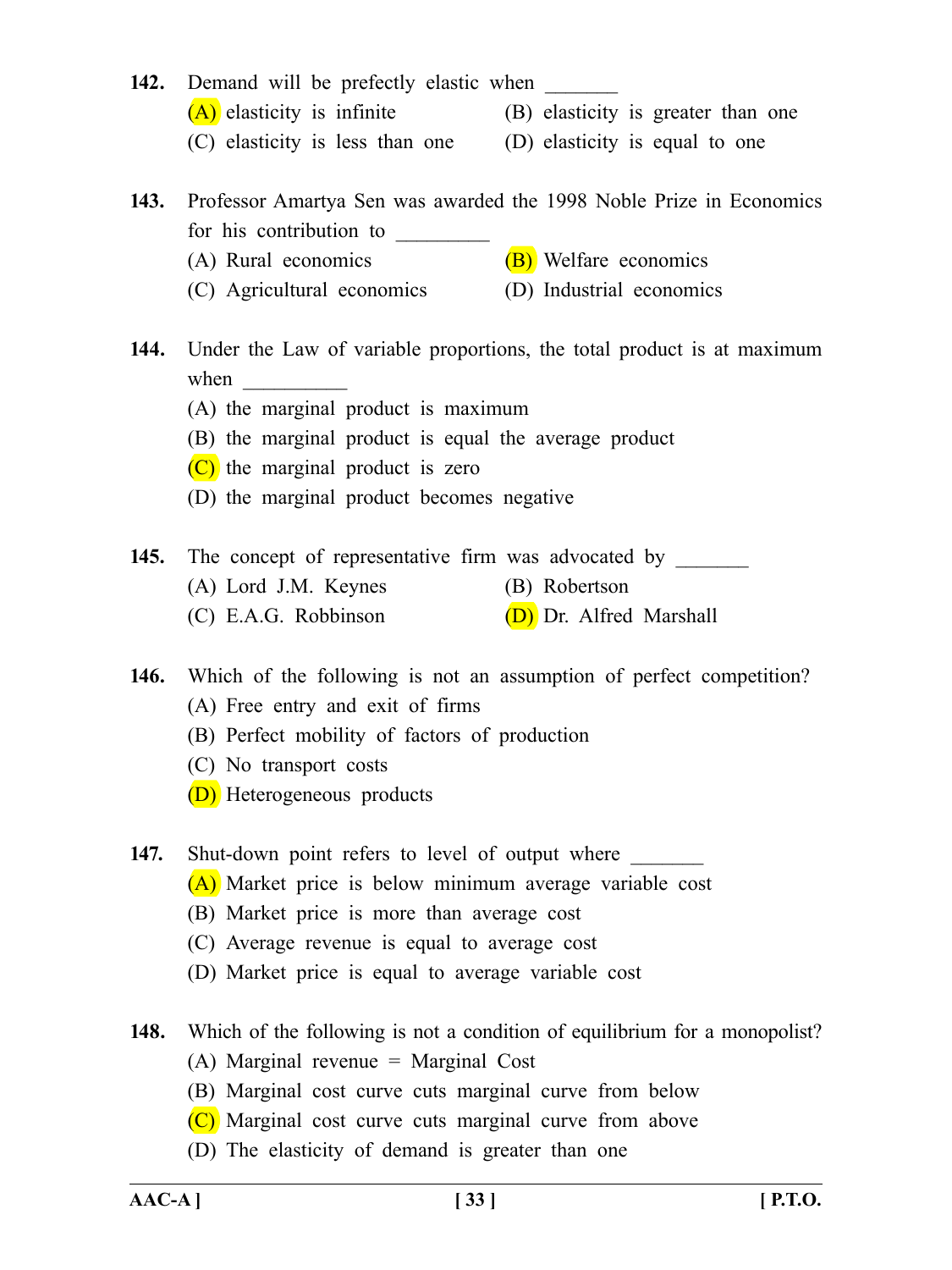149. એડવર્ડ એચ. ચેમ્બરલિન ભાવ અને પેદાશ નક્કી કરવાનું વિકસાવેલ મોડેલ ......... (A) પૂર્ણ હરીફાઇ (B) દ્વિસ્તક ઇજારો (D) ઇજારાને લગતી હરીકાઇ (C) અલ્પહસ્તક ઈજારો 150. એક એવું બજારમાળખું જ્યાં અમુક વેચાણકારો એકસરખી અથવા જૂદી જૂદી (ભિન્ન) પેદાશો વેચે છે. તેને ............. કહેવાય છે. (A) ફિહસ્તક ઇજારો (B) અલ્પહસ્તક ઈજારો (C) ઇજારાને લગતી હરીફાઇ (D) પૂર્ણ હરીફાઇ 151. સામાન્ય રીતે નવી દાખલ કરેલ પેદાશ માટે જે કિંમત નક્કી કરવામાં આવે તેને ………. કહેવાય છે.  $(A)$  નીચી ભાવ કિંમત  $(B)$  ફેરબદલી કિંમત  $(C)$  ઊંચા ભાવ કિમત  $(D)$  હરીક કિંમત 152. ભાવ ભેદભાવ …………. માં વધુ શક્ય છે. (B) ઇજારા શાહી (A) અલ્પહસ્તક ઈજારો (C) ઇજારાને લગતી હરીફાઇ (D) પૂર્ણ હરીફાઇમાં 153. આંકડાકીય માહિતીના વર્ગીકરણની પ્રક્રિયા એ .............. (A) જુદા જુદા કોલમ અને રો માં (B) કોલમમાં  $(C)$  રો માં (D) જુદા જુદા વર્ગોની સંબંધિત હકીકતોના સમૂહમાં 154. આંકડાશાસ્ત્રની સહસંબંધની ટેકનિકનો ઉપયોગ ……… માપવા માટે થાય છે. (A) ચલો વચ્ચેના સરેરાશ સંબંધ  $(B)$  ચલો વચ્ચેના રૈખિક સંબંધ (C) ચલો વચ્ચેના સાધક સંબંધ  $(D)$  Y અને X રેખાને જોડવાનું સ્વરૂપ આપે છે. 155. નીચેમાંથી કયું આંકડાશાસ્ત્ર માપ અંદાજ અંગેની ક્ષમતાઓ દર્શાવે છે?  $(A)$  સહસંબંધ (B) નિયત સંબંધ (C) પ્રમાણિક વિચલ**ન**  $(D)$  ચલનાંક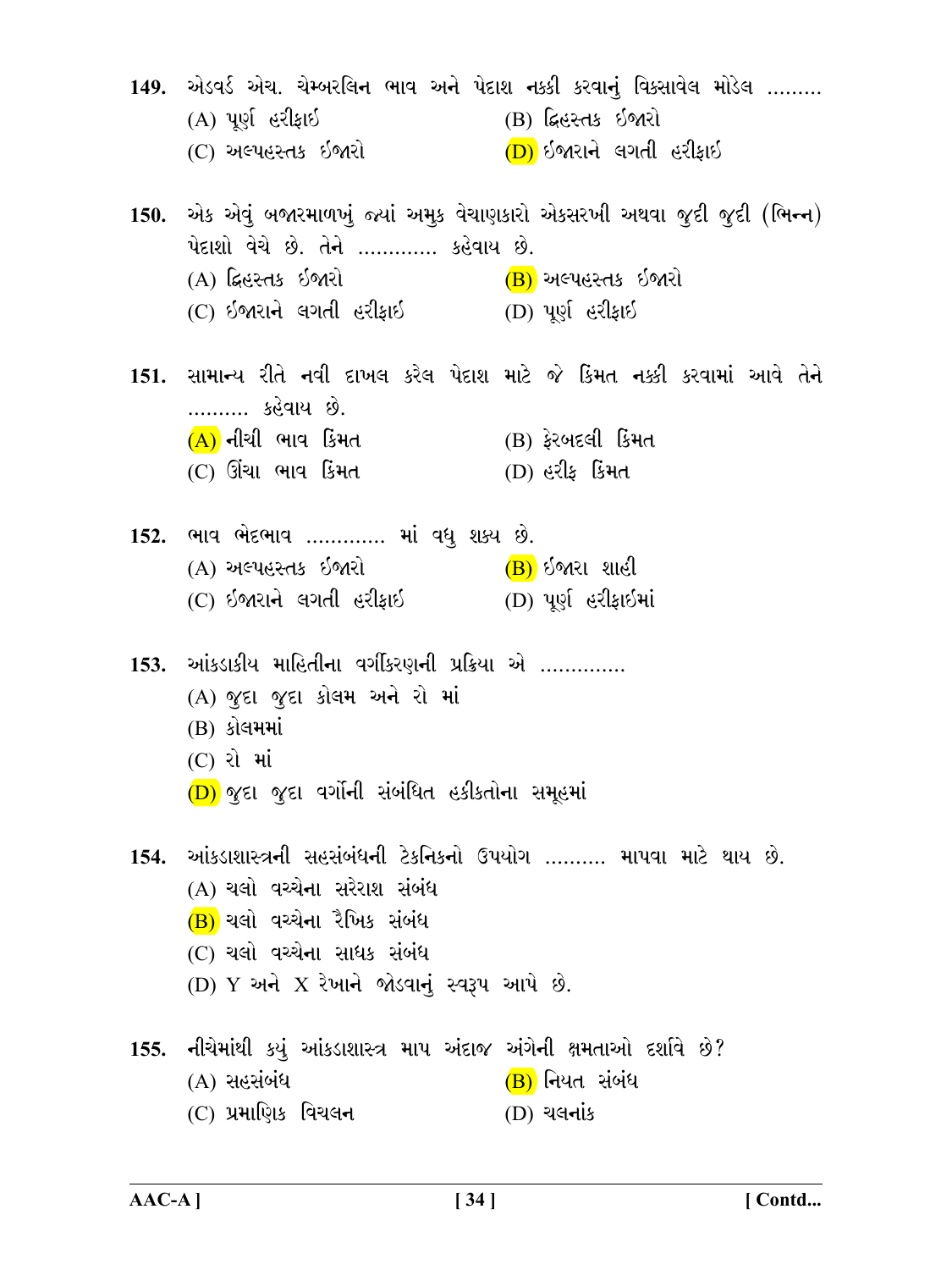| 149.        | determination under<br>(A) Perfect competition<br>(C) Oligopoly                                                                                                                                                                                                       | Edward H. Chamberlin developed the model of price and output<br>(B) Duopoly<br>(D) Monopolistic competition               |
|-------------|-----------------------------------------------------------------------------------------------------------------------------------------------------------------------------------------------------------------------------------------------------------------------|---------------------------------------------------------------------------------------------------------------------------|
| <b>150.</b> | or differentiated products is called                                                                                                                                                                                                                                  | A market structure in which there are a few sellers selling a homogeneous                                                 |
|             | (A) Duopoly<br>(C) Monopolistic competition (D) Perfect competition                                                                                                                                                                                                   | (B) Oligopoly                                                                                                             |
|             | is known as<br>(A) Penetration pricing                                                                                                                                                                                                                                | 151. Fixing the price at a relatively low level for newly introduced product<br>(B) Transfer pricing                      |
|             | (C) Price Skimming                                                                                                                                                                                                                                                    | (D) Competitor pricing                                                                                                    |
|             | 152. Price discrimination is possible more in ______<br>(A) Oligopoly<br>(C) Monopolistic Competition (D) Perfect competition                                                                                                                                         | (B) Monopoly                                                                                                              |
|             | 153. Classification is the process of arranging statistical data<br>(A) in different columns and rows<br>(B) in columns<br>$(C)$ in rows<br>(D) in grouping of related facts in different classes                                                                     |                                                                                                                           |
| 154.        | Correlation is a statistical technique which is used to measure the<br>(A) average relationship between the variables<br>(B) Linear relationship between the variables<br>(C) Causal relationship between the variables<br>(D) Shape of the curve connecting Y and X. |                                                                                                                           |
| <b>155.</b> | (A) Correlation<br>(C) Standard deviation                                                                                                                                                                                                                             | Which of the following statistical measure has prediction capabilities?<br>(B) Regression<br>(D) Coefficient of variation |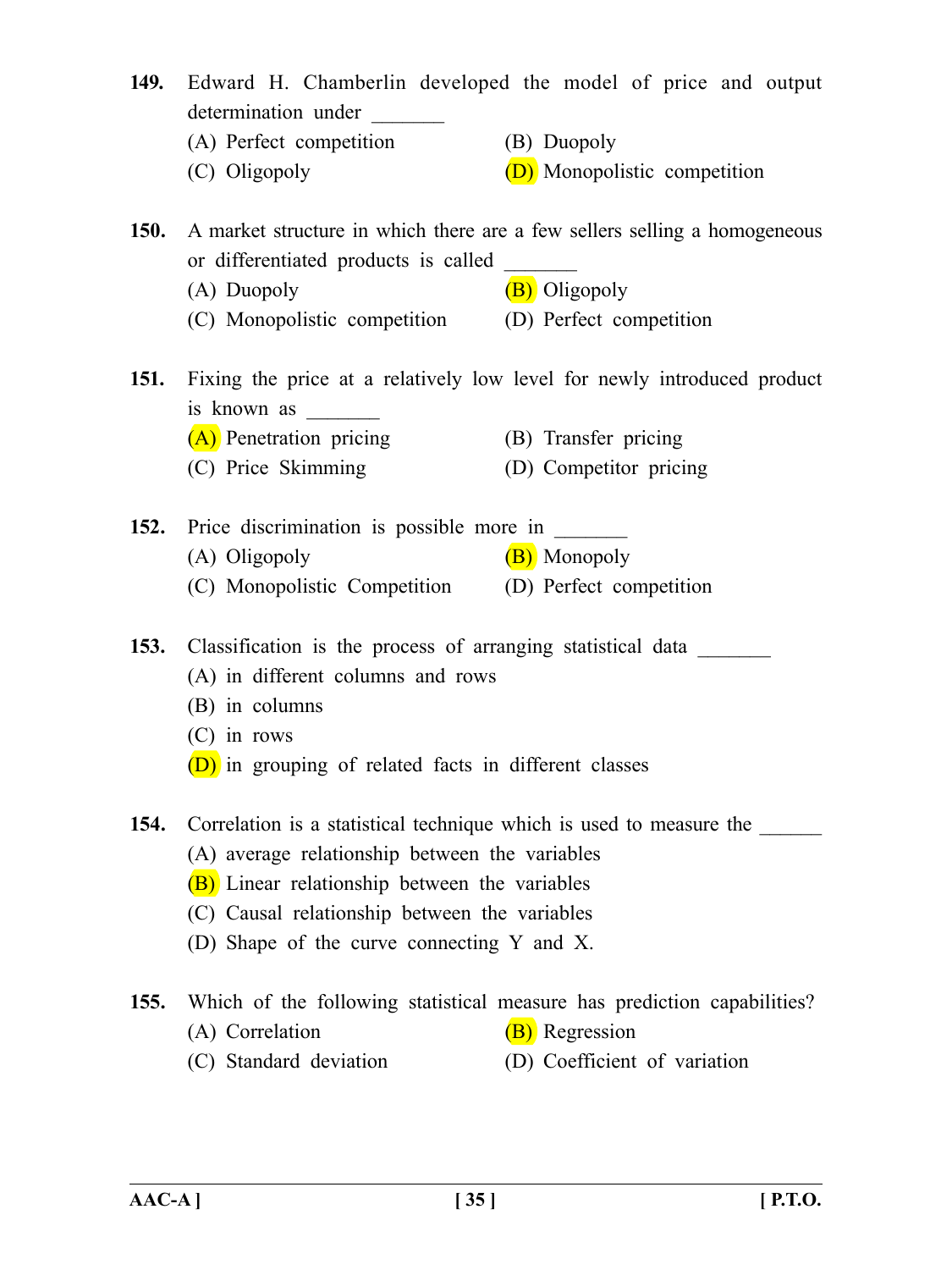| 156. પ્રામાણ્ય વિતરણની પ્રથમ શોધ કરનાર<br>(A) કાર્લ ફ્રેડરિક ગૌસ <mark>(B)</mark> અબ્રાહમ ડી મોઇવર<br>(C) નિસવેન્ગર                       | $(D)$ બરનૌલી                                                                                                                                                                                                       |
|-------------------------------------------------------------------------------------------------------------------------------------------|--------------------------------------------------------------------------------------------------------------------------------------------------------------------------------------------------------------------|
| (A) મિશ્ર પરિકલ્પના                       (B) વૈકલ્પિક પરિકલ્પના<br>$(C)$ નિરાકારણીય પરિકલ્પના $(D)$ સમષ્ટિ પરિકલ્પના                     | 157. તે સાચુ છે તે ધારણા હેઠળ ચકાસેલ આંકડાશાસ્ત્રીય પરિકલ્પનાને  કહેવાય છે.                                                                                                                                        |
| 158. પ્રામાણ્ય વિતરણનાં સંદર્ભમાં $\overline{X} \pm 3\sigma$ આવરી લે છે.<br>(C) 95.45% વિસ્તાર                         (D) 99.37% વિસ્તાર |                                                                                                                                                                                                                    |
| 159. નિદર્ષ વિતરણનાં વિચલનનું વર્ગમૂળ એટલે ……….<br>$(A)$ પ્રમાણિત દોષ $(B)$ પ્રમાણિત વિચલન<br>(C) સરેરાશ વિચલ <b>ન</b>                    | $(D)$ ચલનાંક                                                                                                                                                                                                       |
| (A) બીજા પ્રકારની ભૂલ (B) પહેલા પ્રકારની ભૂલ<br>(C) પ્રમાણિત ભૂલ                    (D) અજાણ ભૂલ                                          | 160. શૂન્ય પરિકલ્પનાને નકારવાની સંભાવના જ્યારે તે સાચી હોય તેને ……… કહેવાય.                                                                                                                                        |
| સમસ્યા માટે પરિવર્તનશીલ હોય છે?<br>(A) Z-પરિક્ષણ<br>$(C)$ $X^2$ –પરિક્ષણ                                                                  | 161. નીચેનામાંથી કઈ કસોટી નાના નમૂના કદની સમસ્યા તેમજ મોટા નમૂના કદની<br>(B) t-પરિક્ષણ<br>(D) F-પરિક્ષણ                                                                                                            |
| 162. t-પરિક્ષણનો ત્યારે ઉપયોગ થાય છે જ્યારે<br>(C) નમૂનાનું કદ 30 કરતાં નાનું હોય અને વિચલનની જાણકારી નથી.                                | (A) નમૂનાનું કદ 30 કરતાં નાનું હોય અને પ્રમાણિત વિચલનની જાણકારી હોય.<br>(B) નમૂનાનું કદ 30 કરતાં નાનું હોય અને પ્રમાણિત વિચલનની જાણકારી નથી.<br>(D) નમૂનાનું કદ 30 કરતાં વધુ હોય અને પ્રમાણિત વિચલનની જાણકારી હોય. |
| 163. સ્નેડેકોર વિચલન ગુણોત્તર કસોટી ………. તરીકે પણ ઓળખાય છે.<br>(A) Z-પરિક્ષણ<br>$(C)$ F−પરિક્ષણ                                           | (B) t-પરિક્ષણ<br>(D) $X^2$ -પરિક્ષણ                                                                                                                                                                                |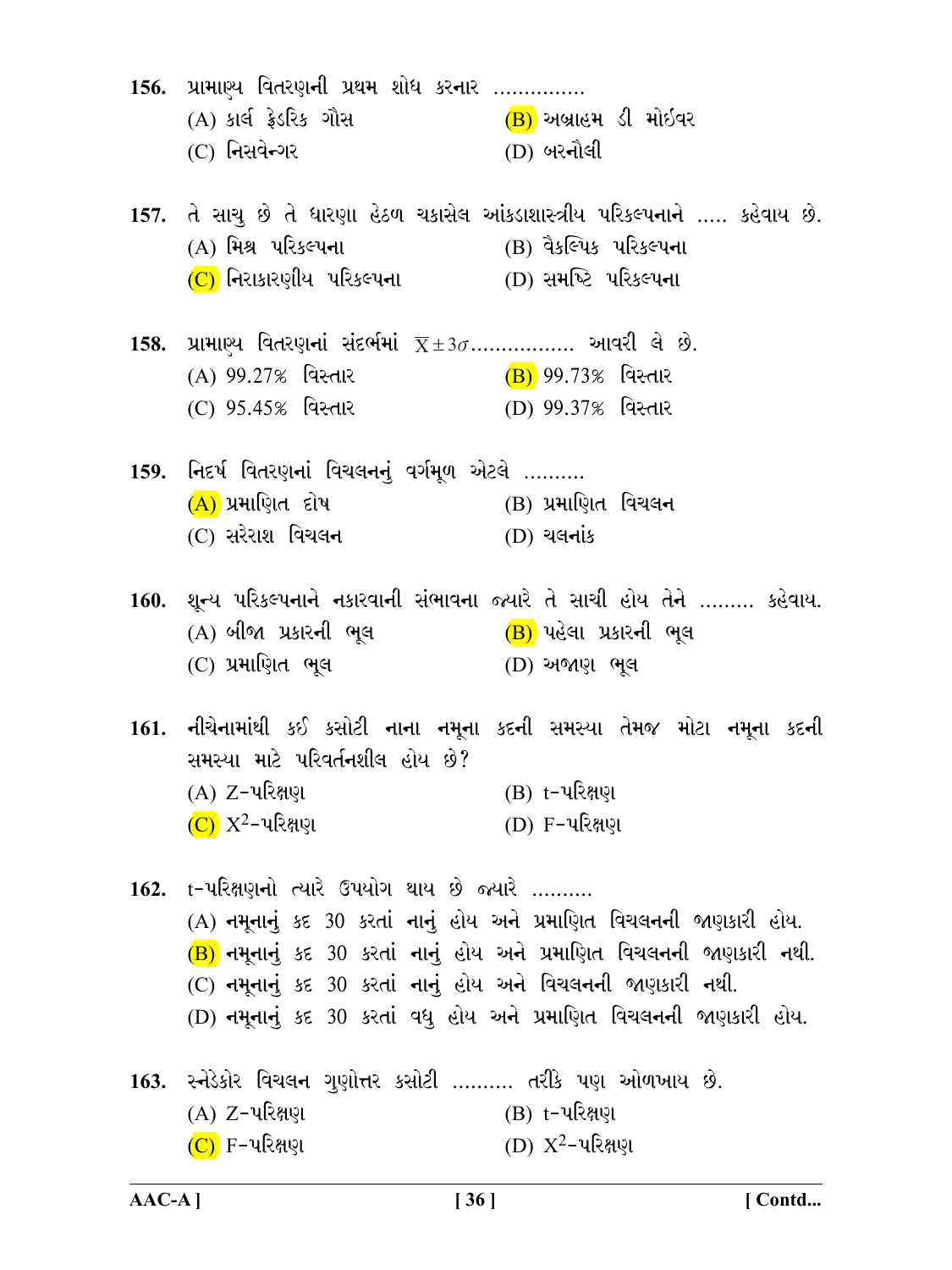| 156. Normal distribution was first discovered by |                                                                                                                                                                                                                                                                                               |
|--------------------------------------------------|-----------------------------------------------------------------------------------------------------------------------------------------------------------------------------------------------------------------------------------------------------------------------------------------------|
|                                                  |                                                                                                                                                                                                                                                                                               |
| (C) Neiswanger                                   | (D) Bernoulli                                                                                                                                                                                                                                                                                 |
| called                                           | The statistical hypothesis tested under the assumption that it is true is                                                                                                                                                                                                                     |
| (A) Composite hypothesis                         | (B) Alternative hypothesis                                                                                                                                                                                                                                                                    |
| $(C)$ Null hypothesis                            | (D) Population hypothesis                                                                                                                                                                                                                                                                     |
|                                                  |                                                                                                                                                                                                                                                                                               |
| $(A)$ 99.27% area                                | $(B)$ 99.73% area                                                                                                                                                                                                                                                                             |
| (C) 95.45% area                                  | (D) 99.37% area                                                                                                                                                                                                                                                                               |
| $called \qquad \qquad$                           | The square root of the variance of a sampling distribution is                                                                                                                                                                                                                                 |
| (A) Standard error                               | (B) Standard deviation                                                                                                                                                                                                                                                                        |
| (C) Mean deviation                               | (D) Coefficient of variation                                                                                                                                                                                                                                                                  |
|                                                  | The probability of rejecting Null Hypothesis, when it was true is called                                                                                                                                                                                                                      |
| $(A)$ Type II error                              | $(B)$ Type I error                                                                                                                                                                                                                                                                            |
| (C) Standard error                               | (D) Unknown error                                                                                                                                                                                                                                                                             |
| as large sample size?                            | 161. Which of the following test is flexible for small size problem as well                                                                                                                                                                                                                   |
|                                                  | $(B)$ t - test                                                                                                                                                                                                                                                                                |
| $(C)$ $X^2$ - test                               | $(D)$ F - test                                                                                                                                                                                                                                                                                |
|                                                  |                                                                                                                                                                                                                                                                                               |
|                                                  |                                                                                                                                                                                                                                                                                               |
|                                                  | (B) Sample size is less than 30 and the standard deviation is Unknown                                                                                                                                                                                                                         |
|                                                  |                                                                                                                                                                                                                                                                                               |
|                                                  | (D) Sample size is more than 30 and the standard deviation is known                                                                                                                                                                                                                           |
|                                                  |                                                                                                                                                                                                                                                                                               |
| Snedecor's variance ratio test is also known as: |                                                                                                                                                                                                                                                                                               |
| $(A)$ Z - test                                   | $(B)$ t - test                                                                                                                                                                                                                                                                                |
|                                                  | (A) Karl Friedriech Gauss (B) Abraham De Moivre<br>In case of normal distribution $X \pm 3\sigma$ covers<br>$(A)$ Z - test<br>The t-test is used when the<br>(A) Sample size is less than 30 and the standard deviation is known<br>(C) Sample size is less than 30 and the variance is known |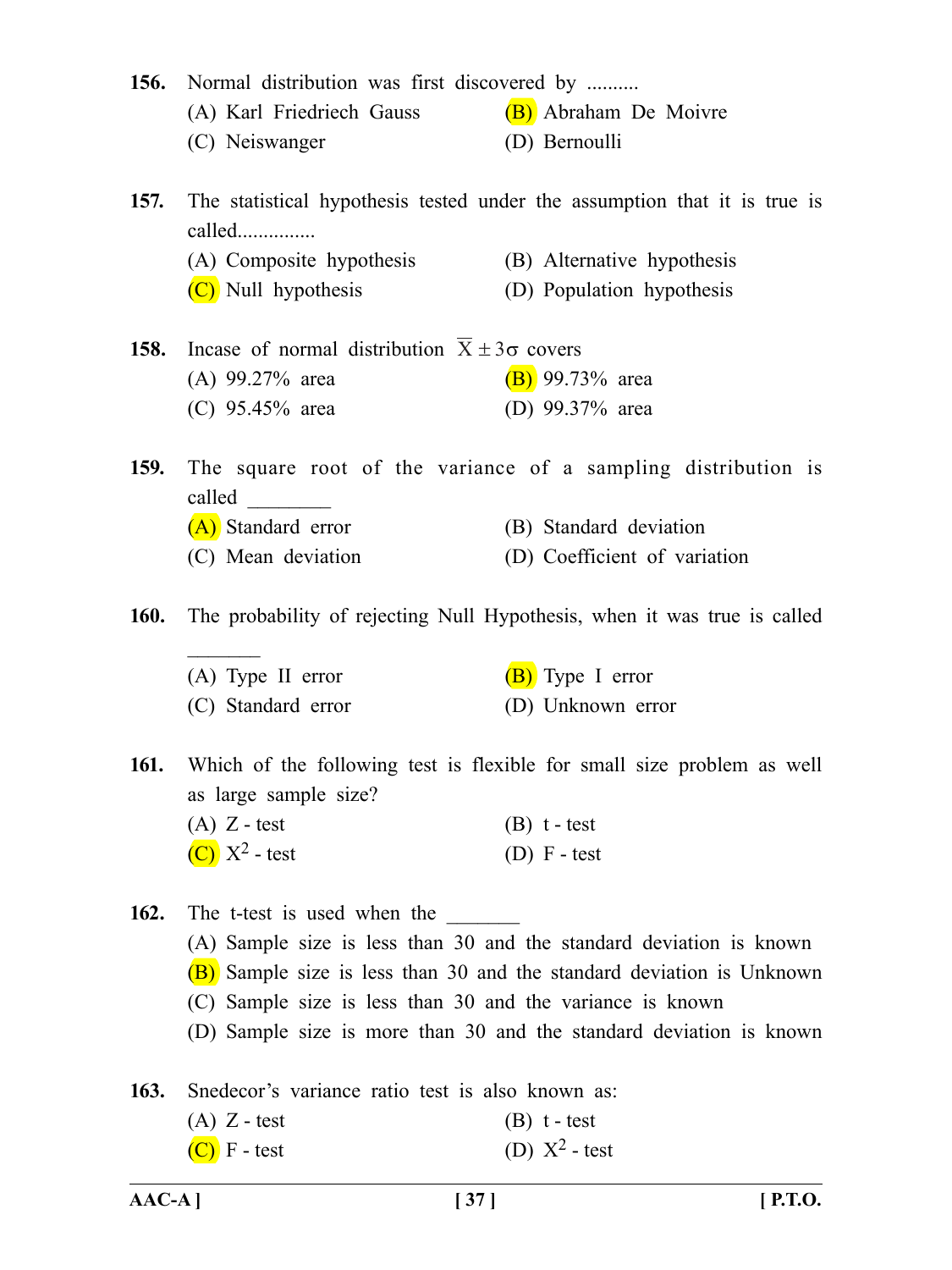164. સ્ટોરેજ ડિવાઇઝ અથવા સંદેશાવ્યવહારની સરકીટની ભૂલો શોધવા થતી તપાસને ………… કહેવાય છે. (B) સાયકલ રીડ<del>ન</del>્ડઝી (A) ઇક્વલાઇઝેશન (C) બિટ સ્ટર્ફીંગ (D) ડેટા રીડક્શન 165. જ્યારે માહિતી પ્રક્રીયામાં હોય ત્યારે કરવામાં આવતી વિવિધ પ્રકારની કામગીરીમાં …………. નો સમાવેશ થતો નથી. (A) વિશ્લેષણ (B) ગણતરી  $(D)$  ઘાલમેલ (C) એકત્રીકરણ 166. એપ્લીકેશન પ્રોગામનું ઉદાહરણ ............ છે.  $(A)$  ડેસ્ક ટોપ પ્રોગ્રામ  $(B)$  પેરોલ પ્રોગ્રામ (C) એડીટીંગ પ્રોગ્રામ (D) ઉપરનાં એકપણ નહીં 167. આધુનિક સંચાલનનાં પિતા તરીકે કોણ ઓળખાય છે? (A) મેક્સ વેલર (B) મેરી પાર્કર ફોલેટ (C) હેનરી ગેન્ટ (D) હેનરી ફેયોલ 168. સંચાલનનો સિધ્ધાંત જણાવે છે કે સમૂહની પ્રવૃત્તિઓનું એકજ ઉપરી દ્વારા એક જ યોજના તરીકે સંકલન થવું જોઈએ તેને ………….. સિધ્ધાંત કહેવાય છે. (B) દોરવણીની એકતા (A) શિસ્ત (C) પ્રભુત્વની એકતા  $(D)$  આદેશ 169. નીચેમાંથી ક્યું આયોજનના લક્ષણ તરીકે ખોટું છે?  $(A)$  આયોજન અને અંકુશ વિભન્ન છે. (B) આયોજનમાં વિકલ્પોમાંથી પસંદગી કરવાનો સમાવેશ થાય છે. (C) આયોજન ધ્યેયલક્ષી છે. (D) આયોજન ભવિષ્યલક્ષી છે અને સાધારણનો સમાવેશ ધરાવે છે. 170. નિર્ણય ઘડતરમાં સમાયેલ ત્રીજુ પગથિયુ ............ છે. (A) અનુભવ અથવા મળેલ માહિતીનાં આધારે યોગ્ય વિકલ્પની પસંદગી (B) વિકલ્પોની શોધ (C) સમસ્યાનો હલ શોધવો. (D) જથ્થાત્મક અને ગુણાત્મક વિશ્લેષણ દ્વારા વિકલ્પોનું મૂલ્યાકન